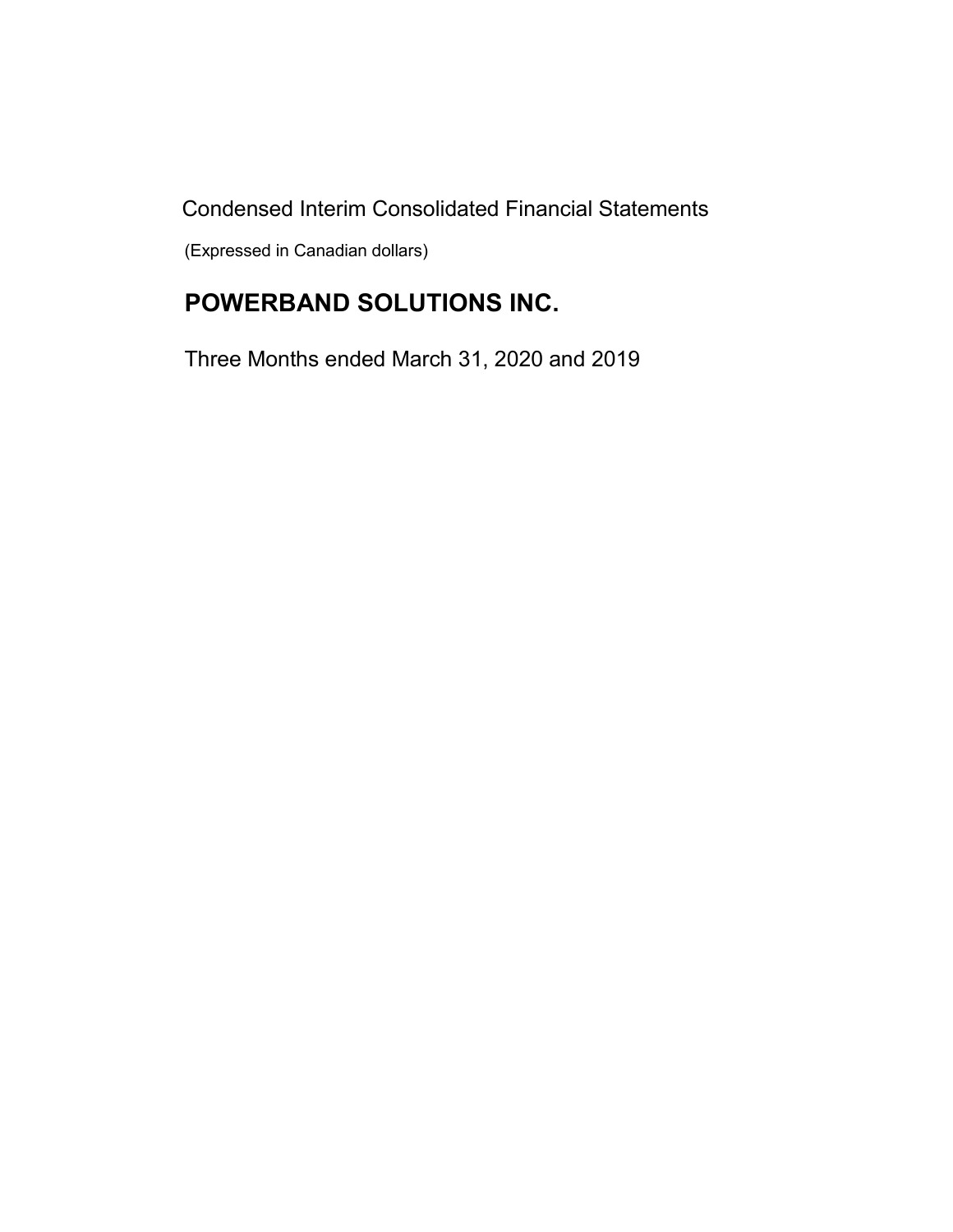### **POWERBAND SOLUTIONS INC Condensed Interim Consolidated Statements of Financial Position (Expressed in Canadian dollars)**

|                                                                | As at March 31, 2020 | As at December 31, 2019 |
|----------------------------------------------------------------|----------------------|-------------------------|
|                                                                | \$                   | \$                      |
| <b>ASSETS</b>                                                  |                      |                         |
| <b>Current</b>                                                 |                      |                         |
| Cash (Note 4)                                                  | 805,050              | 243,030                 |
| Trade receivables (Note 14)                                    | 1,323,836            | 994,813                 |
| Inventory (Note 19)                                            |                      | 200,365                 |
| <b>HST</b> receivable                                          | 153,822              | 178,269                 |
| Deposit (Note 5)                                               | 283,740              | 259,760                 |
| Prepaid expenses                                               | 83,513               | 131,827                 |
|                                                                | 2,649,961            | 2,008,064               |
| <b>Non-Current</b>                                             |                      |                         |
| Interest in joint venture (Note 7)                             | 47,993               | 268,224                 |
| Intangible assets (Note 9)                                     | 1,805,289            | 1,632,347               |
| Property, plant and equipment (Note 10)                        | 312,705              | 308,688                 |
| Goodwill (Note 22)                                             | 188,947              | 172,593                 |
| Right of use asset (Note 17)                                   | 4,893,191            | 4,672,677               |
| <b>Total assets</b>                                            | 9,898,086            | 9,062,593               |
|                                                                |                      |                         |
| <b>LIABILITIES AND SHAREHOLDERS' EQUITY</b>                    |                      |                         |
| <b>Current</b>                                                 |                      |                         |
| Accounts payable and accrued liabilities (Note 11)             | 1,534,059            | 2,049,600               |
| Deferred revenue                                               |                      | 200,300                 |
| Lease liability - current portion (Note 17)                    | 451,970              | 551,276                 |
| Short term loan (Note 6)                                       | 1,436,325            | 100,000                 |
| Convertible debenture (Note 19)                                | 3,123,325            | 1,387,791               |
| Due to related parties - current portion (Note 13)             | 1,853,954            | 1,825,893               |
| <b>Total current liabilities</b>                               | 8,399,633            | 6,114,860               |
| <b>Non-Current</b>                                             |                      |                         |
| Lease liability - long term portion (Note 17)                  | 4,737,092            | 4,356,491               |
| <b>Total long-term liabilities</b>                             | 4,737,092            | 4,356,491               |
| <b>Total liabilities</b>                                       | 13,136,725           | 10,471,351              |
|                                                                |                      |                         |
| Shareholders' equity (deficiency)                              |                      |                         |
| Share capital (Note 12)                                        | 16,617,356           | 16,217,356              |
| Obligation to issue shares                                     | 225,246              | 225,246                 |
| Reserve (Note 12)                                              | 1,928,771            | 1,445,073               |
| Deficit                                                        | (22, 334, 052)       | (19, 576, 102)          |
| Accumulated other comprehensive income (loss)                  | 37,521               | 10,742                  |
| Total shareholders' equity attributable to Powerband Solutions |                      |                         |
| <b>Inc</b>                                                     | 2,028,239            | 1,677,685               |
| Non-controlling interest                                       | 286,519              | 268,927                 |
| Total shareholders' equity (deficiency)                        | (3,238,639)          | (1,408,758)             |
|                                                                | 9,898,086            | 9,062,593               |
| Going Concern (Note 1)                                         |                      |                         |

**Approved on behalf of the Board of Directors:**

"*Kelly Jennings*" "*Bill Butler*"

The accompanying notes are an integral part of these consolidated financial statements.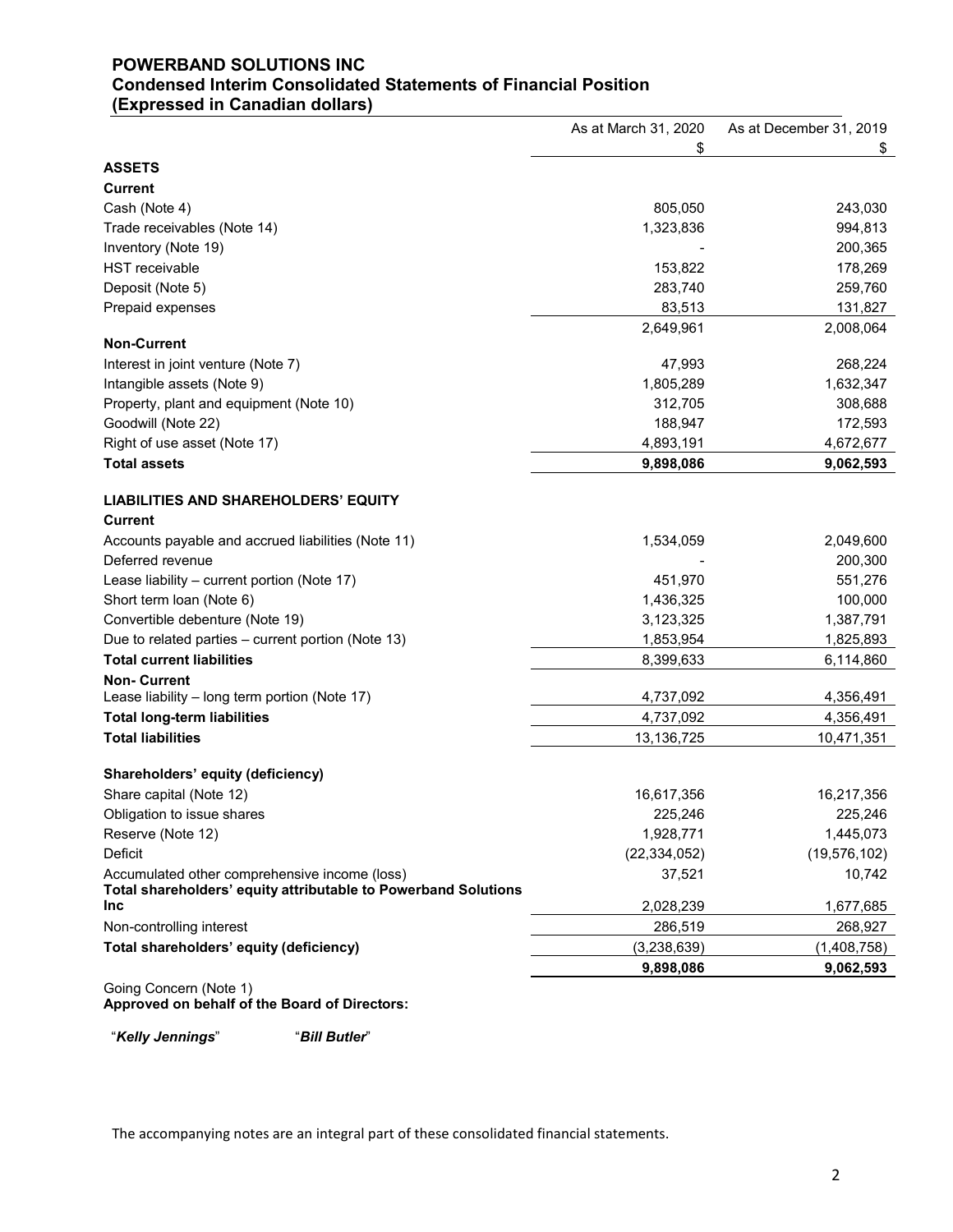### **POWERBAND SOLUTIONS INC. Condensed Interim Consolidated Statements of Loss and Comprehensive Loss (Expressed in Canadian dollars)**

| <b>Revenue</b><br>Vehicle and auction sales<br>\$<br>207,566<br>\$<br>393,686<br>Software development sales<br>Leased vehicles<br>14,180<br>615,432<br>554,097<br>Cost of goods sold<br>Vehicle acquisition<br>200,364<br>Lease vehicle amortization<br>10,211<br>Software development<br>77,944<br>288,519<br>326,913<br>554,097<br><b>Gross Margin</b><br><b>Expenses</b><br>110,744<br>Accretion (Note 17)<br>Amortization of intangible assets (Note 9)<br>153,252<br>23,206<br>Amortization of tangible assets (Note 10)<br>176,719<br>17,058<br>Amortization of right of use assets (Note 17)<br>Interest and bank charges<br>50,448 | For the three months ended March 31, | 2020 | 2019       |
|--------------------------------------------------------------------------------------------------------------------------------------------------------------------------------------------------------------------------------------------------------------------------------------------------------------------------------------------------------------------------------------------------------------------------------------------------------------------------------------------------------------------------------------------------------------------------------------------------------------------------------------------|--------------------------------------|------|------------|
|                                                                                                                                                                                                                                                                                                                                                                                                                                                                                                                                                                                                                                            |                                      |      |            |
|                                                                                                                                                                                                                                                                                                                                                                                                                                                                                                                                                                                                                                            |                                      |      |            |
|                                                                                                                                                                                                                                                                                                                                                                                                                                                                                                                                                                                                                                            |                                      |      | 554,097    |
|                                                                                                                                                                                                                                                                                                                                                                                                                                                                                                                                                                                                                                            |                                      |      |            |
|                                                                                                                                                                                                                                                                                                                                                                                                                                                                                                                                                                                                                                            |                                      |      |            |
|                                                                                                                                                                                                                                                                                                                                                                                                                                                                                                                                                                                                                                            |                                      |      |            |
|                                                                                                                                                                                                                                                                                                                                                                                                                                                                                                                                                                                                                                            |                                      |      |            |
|                                                                                                                                                                                                                                                                                                                                                                                                                                                                                                                                                                                                                                            |                                      |      |            |
|                                                                                                                                                                                                                                                                                                                                                                                                                                                                                                                                                                                                                                            |                                      |      |            |
|                                                                                                                                                                                                                                                                                                                                                                                                                                                                                                                                                                                                                                            |                                      |      |            |
|                                                                                                                                                                                                                                                                                                                                                                                                                                                                                                                                                                                                                                            |                                      |      |            |
|                                                                                                                                                                                                                                                                                                                                                                                                                                                                                                                                                                                                                                            |                                      |      |            |
|                                                                                                                                                                                                                                                                                                                                                                                                                                                                                                                                                                                                                                            |                                      |      |            |
|                                                                                                                                                                                                                                                                                                                                                                                                                                                                                                                                                                                                                                            |                                      |      | 59,801     |
|                                                                                                                                                                                                                                                                                                                                                                                                                                                                                                                                                                                                                                            |                                      |      | 152,841    |
|                                                                                                                                                                                                                                                                                                                                                                                                                                                                                                                                                                                                                                            |                                      |      |            |
|                                                                                                                                                                                                                                                                                                                                                                                                                                                                                                                                                                                                                                            |                                      |      |            |
|                                                                                                                                                                                                                                                                                                                                                                                                                                                                                                                                                                                                                                            |                                      |      | 11,060     |
| 379,566<br>Consulting fees                                                                                                                                                                                                                                                                                                                                                                                                                                                                                                                                                                                                                 |                                      |      | 236,822    |
| (158, 156)<br>Foreign exchange (gain)/loss                                                                                                                                                                                                                                                                                                                                                                                                                                                                                                                                                                                                 |                                      |      | 27,835     |
| 44,447<br>Insurance                                                                                                                                                                                                                                                                                                                                                                                                                                                                                                                                                                                                                        |                                      |      | 1,866      |
| <b>Investor Relations</b><br>19,837                                                                                                                                                                                                                                                                                                                                                                                                                                                                                                                                                                                                        |                                      |      | 43,469     |
| 136,730<br>Office                                                                                                                                                                                                                                                                                                                                                                                                                                                                                                                                                                                                                          |                                      |      | 50,552     |
| Professional fees<br>96,765                                                                                                                                                                                                                                                                                                                                                                                                                                                                                                                                                                                                                |                                      |      | 99,051     |
| Regulatory fees<br>47,506                                                                                                                                                                                                                                                                                                                                                                                                                                                                                                                                                                                                                  |                                      |      | 7,142      |
| Rent expense                                                                                                                                                                                                                                                                                                                                                                                                                                                                                                                                                                                                                               |                                      |      |            |
| 70,725<br>Sales and marketing                                                                                                                                                                                                                                                                                                                                                                                                                                                                                                                                                                                                              |                                      |      | 71,938     |
| 1,369,280<br>Salaries and wages                                                                                                                                                                                                                                                                                                                                                                                                                                                                                                                                                                                                            |                                      |      | 62,774     |
| 271,539<br>Share based compensation (Note 12)                                                                                                                                                                                                                                                                                                                                                                                                                                                                                                                                                                                              |                                      |      | 25,571     |
| <b>Utilities</b><br>15,574                                                                                                                                                                                                                                                                                                                                                                                                                                                                                                                                                                                                                 |                                      |      |            |
| 5,059<br>Telephone                                                                                                                                                                                                                                                                                                                                                                                                                                                                                                                                                                                                                         |                                      |      | 4,650      |
| 26,891<br>Travel                                                                                                                                                                                                                                                                                                                                                                                                                                                                                                                                                                                                                           |                                      |      | 37,172     |
| 2,840,132<br><b>Total expenses</b>                                                                                                                                                                                                                                                                                                                                                                                                                                                                                                                                                                                                         |                                      |      | 909,602    |
| Other items                                                                                                                                                                                                                                                                                                                                                                                                                                                                                                                                                                                                                                |                                      |      |            |
| 244,992<br>Interest in joint venture                                                                                                                                                                                                                                                                                                                                                                                                                                                                                                                                                                                                       |                                      |      | 14,732     |
| <b>Net Loss</b><br>\$<br>$(2,758,211)$ \$                                                                                                                                                                                                                                                                                                                                                                                                                                                                                                                                                                                                  |                                      |      | (370, 237) |
| Attributable to:                                                                                                                                                                                                                                                                                                                                                                                                                                                                                                                                                                                                                           |                                      |      |            |
| Equity holders of Powerband Solutions Inc<br>(2,028,239)                                                                                                                                                                                                                                                                                                                                                                                                                                                                                                                                                                                   |                                      |      |            |
| Non-controlling interest<br>(729, 972)                                                                                                                                                                                                                                                                                                                                                                                                                                                                                                                                                                                                     |                                      |      |            |
| Basic and diluted loss per share<br>(0.02)                                                                                                                                                                                                                                                                                                                                                                                                                                                                                                                                                                                                 |                                      |      | (0.01)     |
| 107,131,563<br>Weighted average number of shares outstanding<br>54,745,342                                                                                                                                                                                                                                                                                                                                                                                                                                                                                                                                                                 |                                      |      |            |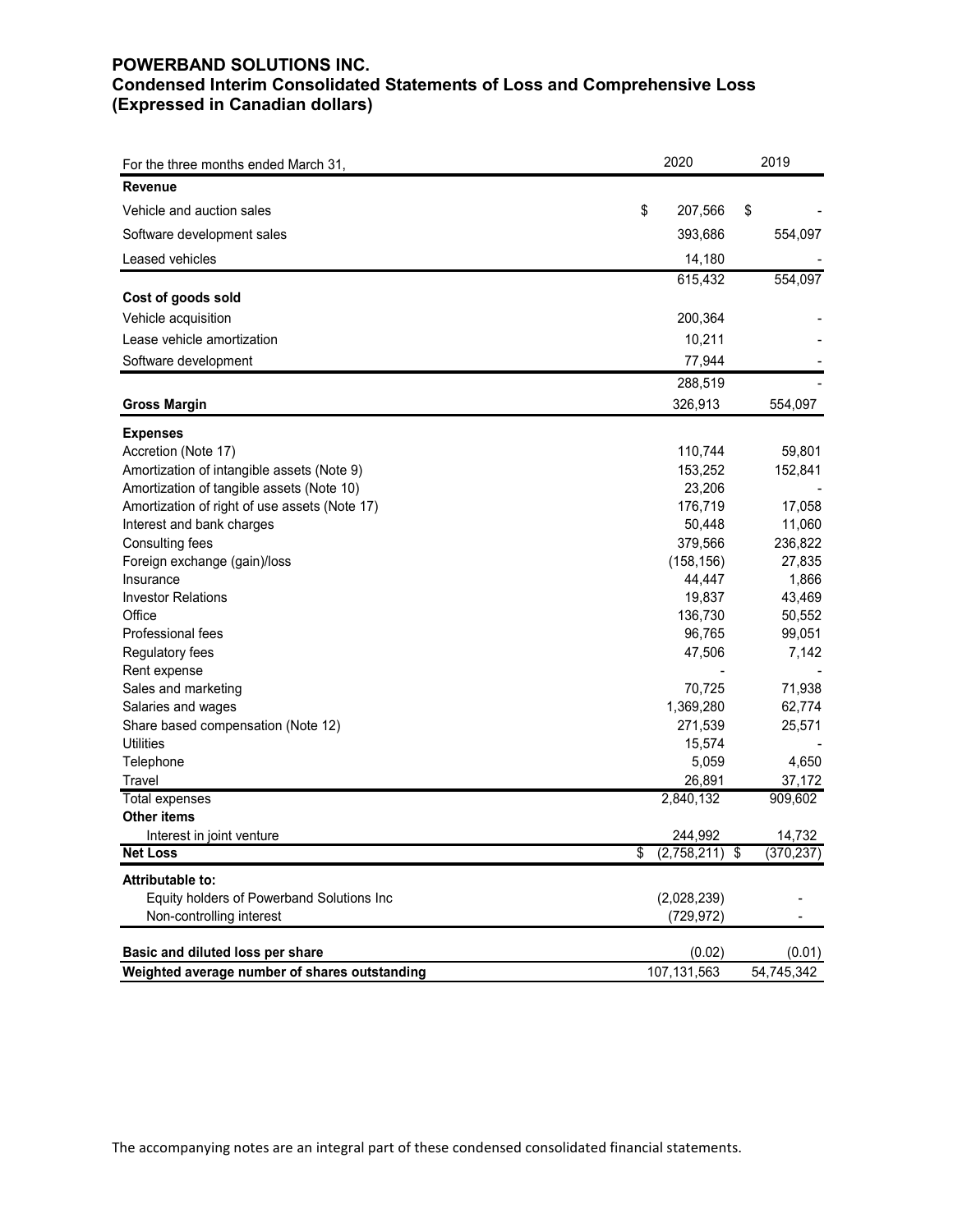### **POWERBAND SOLUTIONS INC. Condensed Interim Consolidated Statements of Loss and Comprehensive Loss (Expressed in Canadian dollars)**

| For the three months ended March 31,      |    | 2020             | 2019       |
|-------------------------------------------|----|------------------|------------|
| <b>Net Loss</b>                           | \$ | $(2,758,211)$ \$ | (370, 237) |
| Other comprehensive loss                  |    |                  |            |
| Foreign currency translation gain         |    | 44,633           |            |
| <b>Total Comprehensive loss</b>           | S. | $(2,713,578)$ \$ | (370, 237) |
| Attributible to:                          |    |                  |            |
| Equity Holders of Powerband Solutions Inc | \$ | $(2,001,459)$ \$ | (370, 237) |
| Non-controlling interest                  | \$ | $(712, 119)$ \$  |            |

The accompanying notes are an integral part of these condensed consolidated financial statements.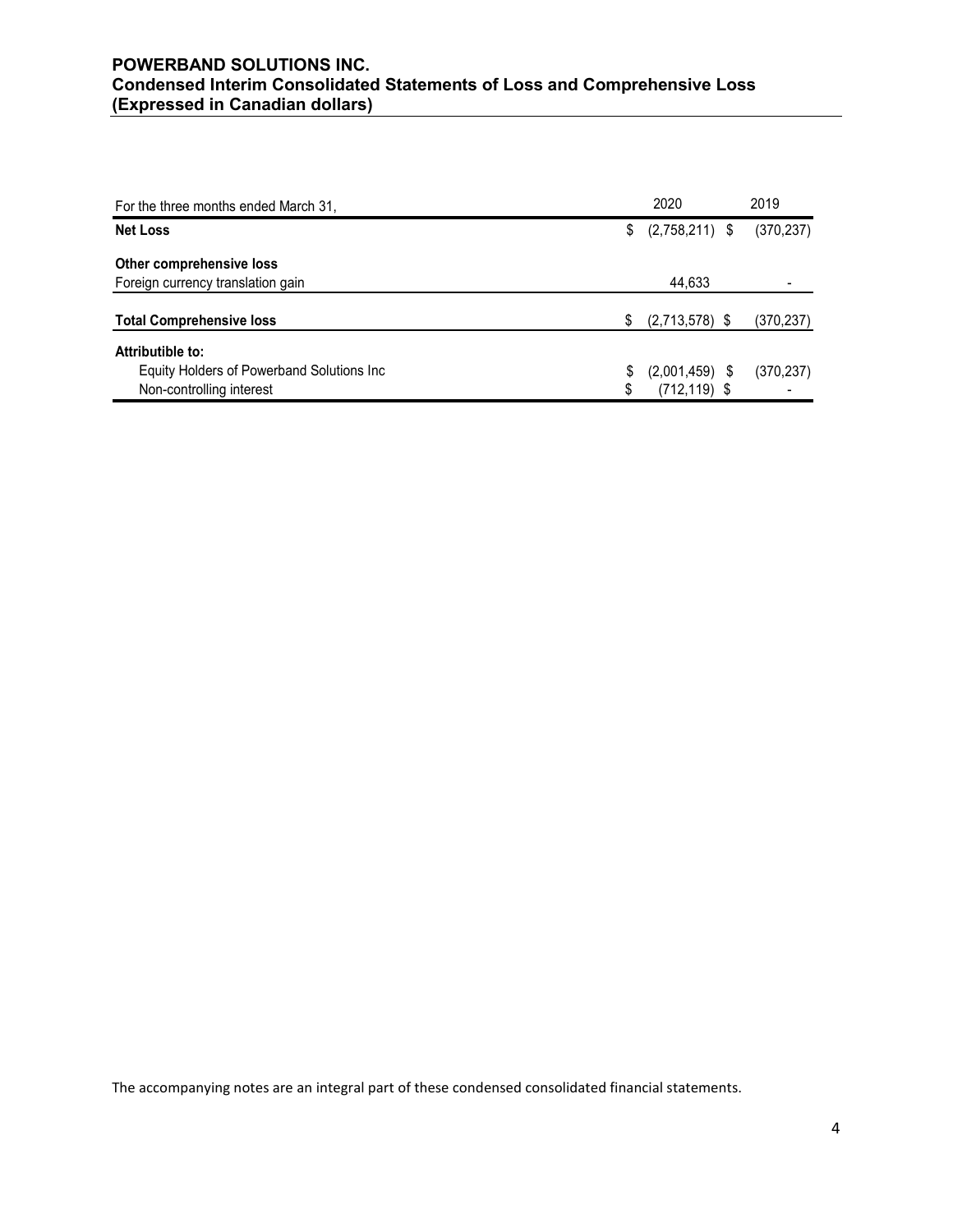### **POWERBAND SOLUTIONS INC. Condensed Interim Consolidated Statements of Changes in Shareholders' Equity (Expressed in Canadian dollars)**

|                                                                                        | Number of<br>issued and<br>outstanding | Share                 |                 | Obligation to        |                                                       |                                  |                             |                | <b>Total</b>           |
|----------------------------------------------------------------------------------------|----------------------------------------|-----------------------|-----------------|----------------------|-------------------------------------------------------|----------------------------------|-----------------------------|----------------|------------------------|
|                                                                                        | shares                                 | capital               | <b>Reserves</b> | <b>Issue shares</b>  | Equity<br>component<br>οf<br>convertible<br>debenture | Other<br>comprehensive<br>income | Non-controlling<br>interest | Deficit        | Shareholders' equity   |
|                                                                                        | #                                      | \$                    | \$              | \$                   | \$                                                    | \$                               | \$                          | \$             | \$                     |
| Balance, December 31, 2018<br>Private placements                                       | 54,745,342                             | 11,780,221            | 1,353,751       | 1,091,360<br>832,000 |                                                       |                                  |                             | (11,766,408)   | 2,458,924<br>832,000   |
| Share based compensation                                                               |                                        |                       | 25,571          |                      |                                                       |                                  |                             |                | 25,571                 |
| Loss for the period                                                                    |                                        |                       |                 |                      |                                                       |                                  |                             | (370, 237)     | (370, 237)             |
| Balance, March 31, 2019                                                                | 54,745,342                             | 11,780,221            | 1,376,322       | 1,923,360            | ٠                                                     | ٠                                | $\overline{a}$              | (12, 136, 645) | 2,946,258              |
| Balance, December 31, 2019<br>Private placements<br>Warrants issued in connection with | 105,764,042<br>6,153,846               | 16,217,356<br>400,000 | 1,445,074       | 124,184              | 101,062                                               | 10,741                           | 268,927                     | (19, 576, 102) | (1,408,758)<br>400,000 |
| convertible debt                                                                       |                                        |                       | 180,546         |                      |                                                       |                                  |                             |                | 180,546                |
| Warrants issued in connection with<br>short term debt                                  |                                        |                       | 31,612          |                      |                                                       |                                  |                             |                | 31,612                 |
| Share based compensation                                                               |                                        |                       | 271,539         |                      |                                                       |                                  |                             |                | 271,539                |
| Capital contributions made on behalf<br>of non-controlling interest                    |                                        |                       |                 |                      |                                                       |                                  | 729,711                     | (729,711       |                        |
| Foreign currency translation                                                           |                                        |                       |                 |                      |                                                       | 26,780                           | 17,853                      |                | 44,633                 |
| Loss for the period                                                                    |                                        |                       |                 |                      |                                                       |                                  | (729, 972)                  | (2,028,239)    | (2,758,211)            |
| Balance, March 31, 2019                                                                | 111,917,888                            | 16,617,356            | 1.928.771       | 124,184              | 101,062                                               | 37,521                           | 286,519                     | (22, 334, 052) | (3,238,639)            |

The accompanying notes are an integral part of these consolidated financial statements.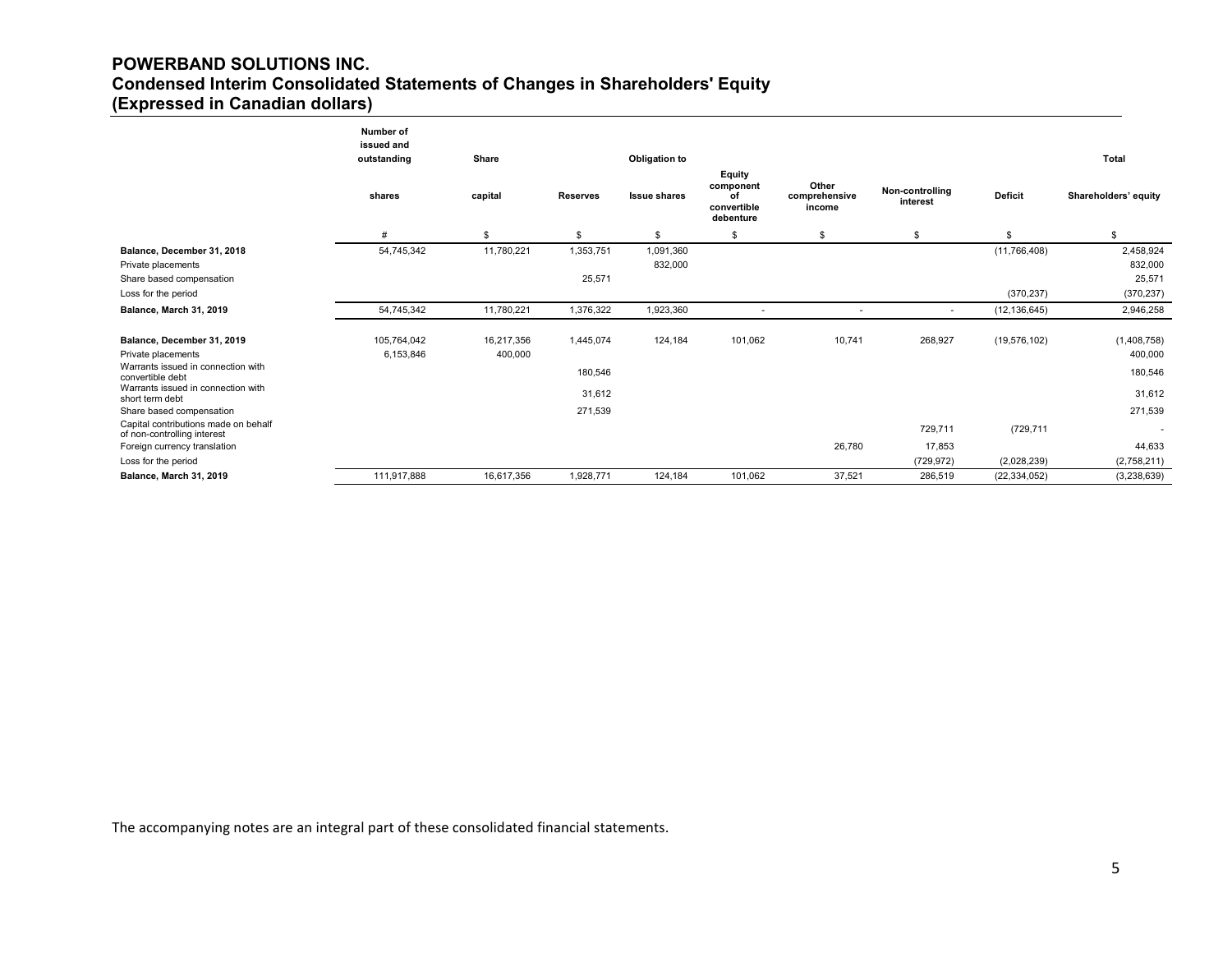### **POWERBAND SOLUTIONS INC. Condensed Interim Consolidated Statements of Cash Flows (Expressed in Canadian dollars)**

| For the three months ended March 31,                 | 2020           | 2019           |
|------------------------------------------------------|----------------|----------------|
| <b>CASHFLOWS FROM OPERATING ACTIVITIES</b>           |                |                |
| Net Loss                                             | (2,758,211)    | (370, 237)     |
| Add (deduct) items not affecting cash                |                |                |
| Accretion on lease liability                         | 77,174         | 15,023         |
| Accretion on loan                                    |                | 44,778         |
| Deferred Income Tax Recovery                         |                | $\overline{a}$ |
| Amortization - Intangible Assets                     | 153,252        | 152,841        |
| Amortization - Right of Use and Other Assets         | 210,136        | 17,058         |
| Foreign Exchange                                     | (163, 011)     | 27,835         |
| Interest on Convertible Note                         | 33,570         |                |
| Loss on Debt- Settlement                             | $\overline{a}$ |                |
| Loss on Joint Venture                                | 244,992        | 14,732         |
| Share-based Compensation                             | 271,539        | 25,571         |
|                                                      | (1,930,559)    | (72, 399)      |
| Changes in non-cash w orking capital items:          |                |                |
| Accounts receivable and prepaid expenses             | (216, 663)     | (573, 180)     |
| Income tax credit receivable                         |                | (139, 203)     |
| Inventory                                            | 200,365        |                |
| Prepaids                                             | (11,558)       | 56,250         |
| Deferred revenue                                     | (200, 300)     |                |
| Right of use asset                                   |                | (315, 771)     |
| Lease liability                                      |                | 289,611        |
| Federal development loan                             |                | (18, 175)      |
| Accounts payable and accrued liabilities             | (572, 537)     | 143,219        |
| Net cash used in operating activities                | (2,731,252)    | (629, 648)     |
| <b>CASH FLOWS FROM INVESTING ACTIVITIES</b>          |                |                |
| Intangible asset additions                           | (247,199)      | (748,701)      |
| Net cash from (used in) investing activities         | (247, 199)     | (748, 701)     |
| <b>CASH FLOWS FROM FINANCING ACTIVITIES</b>          |                |                |
| Private placements, net                              | 400,000        |                |
| Convertible debenture financing, net                 | 1,996,780      |                |
| Payments to related parties                          | (6,076)        | 365,863        |
| Funds from short term loans                          | 1,367,937      |                |
| Payment of lease liability, net of deposits received | (215, 114)     |                |
| Obligation to issue shares                           |                | 832,000        |
| Net cash received from financing activities          | 3,543,527      | 1,197,863      |
| Net change in cash                                   | 565,076        | (180,486)      |
| Foreign currency translation                         | (3,055)        |                |
| Cash, beginning of the year                          | 243,029        | 311,487        |
| CASH, END OF THE PERIOD                              | 805,050        | 131,001        |

The accompanying notes are an integral part of these consolidated financial statements.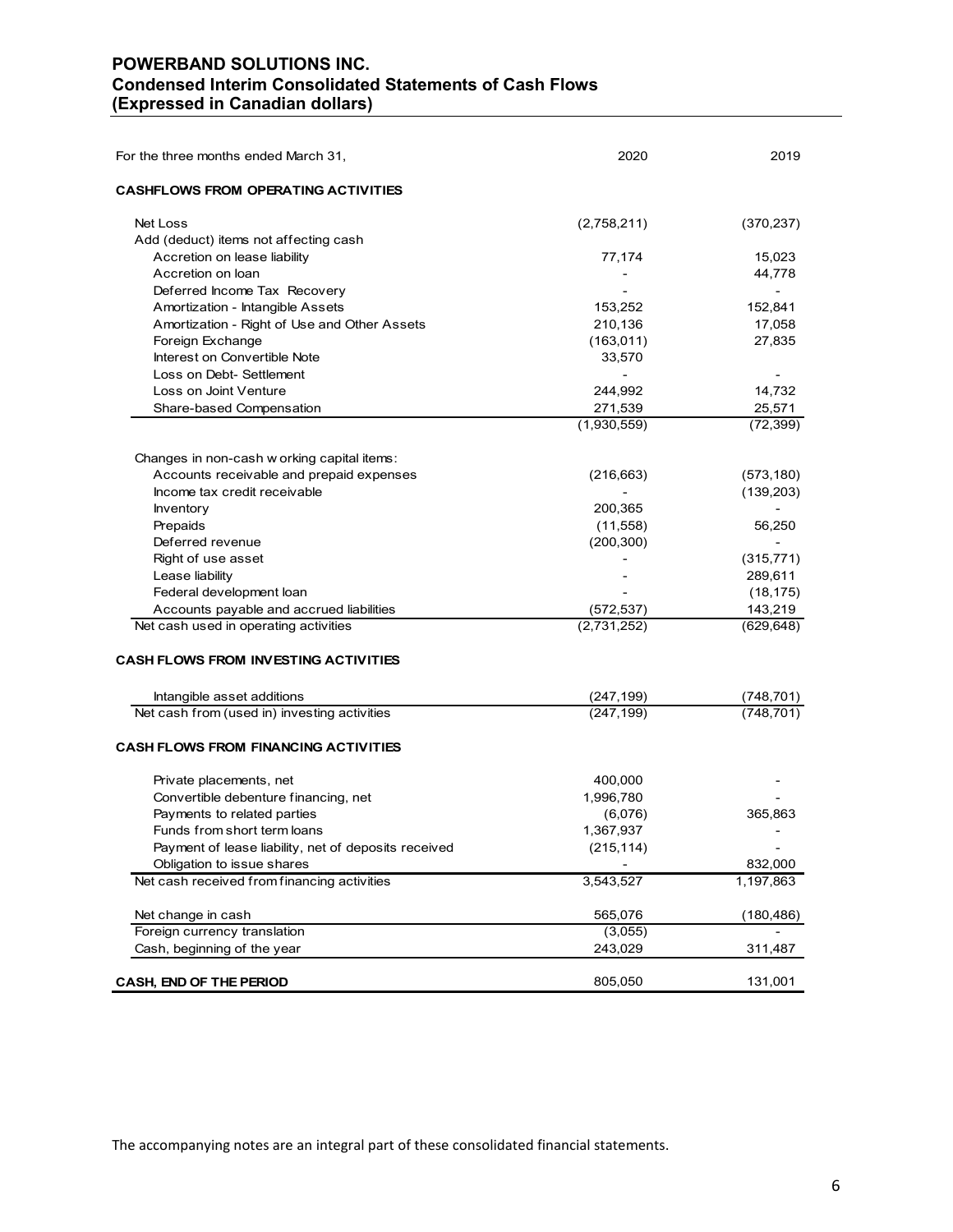### **1. NATURE OF OPERATIONS AND GOING CONCERN**

Powerband Solutions Inc. (formerly Marquis Ventures Inc.) ("Powerband Solutions" or the "Company") was incorporated under the Business Corporations Act (British Columbia) on September 29, 2009. The Company's head office is located in Suite 225, 3385 Harvester Road, Burlington, Ontario, L7N 3N2. The registered office is located at Suite 1700, 666 Burrard Street, Vancouver, BC, Canada V6C 2X8. The Company develops, markets and sells access to online auction software for used vehicles, which includes real time appraisal services, market information and financing solutions. In February 2018, the Company completed the acquisition of Powerband Solutions Global Dealer Services Inc. ("PGDSI"), a private Ontario-based Company. In connection with the acquisition, the Company changed its name to Powerband Solutions Inc. For accounting purposes, the acquisition of PGDSI was treated as a reverse takeover acquisition as the shareholders of PGDSI acquired control of the consolidated entity.

These unaudited interim consolidated financial statements ("interim consolidated financial statements") have been prepared on the basis of accounting principles applicable to a going concern, which assumes that the Company will realize its assets and discharges its liabilities in the normal course of business. The Company incurred a loss of \$2,758,211 (March 31, 2019 - \$370,237), of which \$729,972 was attributed to the non-controlling interest during the three months ended March 31, 2020, and as of that date, the Company had a deficit of \$22,344,052 (March 31, 2020 - \$12,136,645).

The continuity of the Company's operations is dependent on raising future financings for working capital and obtaining profitable operations. Management believes that it will be able to secure the necessary financing through shareholders loans and the issuance of new equity or debt instruments. However, there is no assurance that the Company will be successful in these actions. There can be no assurance that adequate financing will be available or available at terms favorable to the Company. Should it be determined that the Company is no longer a going concern, adjustments which could be significant, could be required to the carrying value of the assets and liabilities. These interim consolidated financial statements do not reflect any adjustments to the carrying value of the assets or liabilities or any impact on the statements of loss and comprehensive loss, and statement of financial position classifications that would be necessary should the going concern assumption not be appropriate. These factors indicate the existence of material uncertainties that may cast significant doubt as to the Company's ability to continue as a going concern. In assessing whether the going concern was appropriate, management considered all relevant information available, what was at least, but not limited to, the twelve months from the end of the reporting period.

These interim consolidated financial statements are prepared in accordance with International Financial Reporting Standards ("IFRS"), on a going concern basis, which presume the realization of assets and discharge of liabilities in the normal course of business for the foreseeable future. In assessing whether the going concern assumption is appropriate, management takes into account all available information about the future, which is at least, but not limited to, twelve months from the end of the reporting period.

These interim consolidated financial statements were approved by the Board of Directors for issuance on July 14, 2020.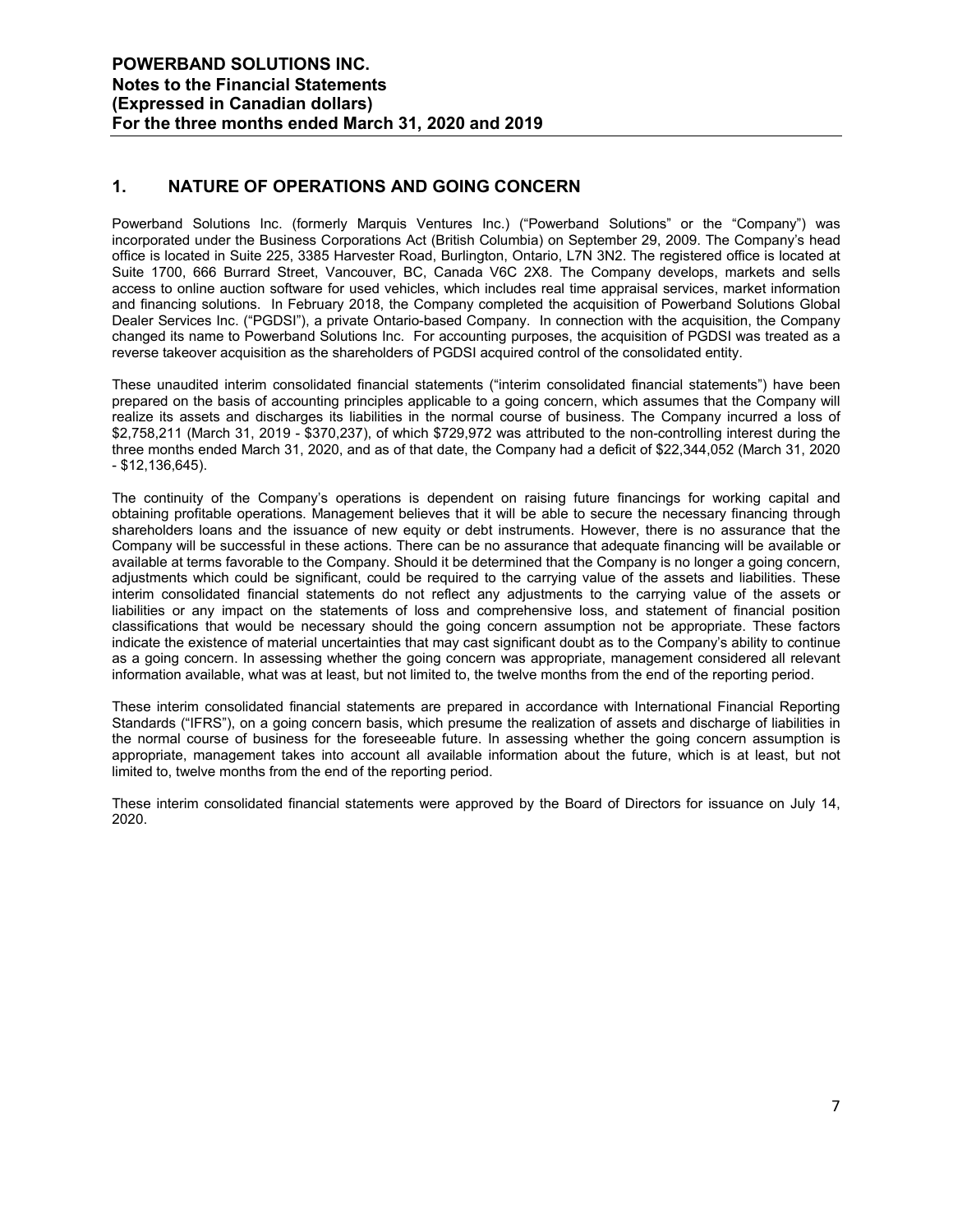### **2. BASIS OF PREPARATION**

#### **a) Statement of compliance**

The Company applies International Financial Reporting Standards ("IFRS") as issued by the International Accounting Standards Board ("IASB"). These unaudited condensed consolidated interim financial statements have been prepared in accordance with International Accounting Standard 34, Interim Financial Reporting. Accordingly, they do not include all of the information required for full annual financial statements required by IFRS as issued by the IASB.

The policies applied in these unaudited condensed consolidated interim financial statements are based on IFRS issued and outstanding as of July 14, 2020, the date the Board of Directors approved the statements. The same accounting policies and methods of computation are followed in these unaudited condensed consolidated interim financial statements as compared with the most recent annual financial statements as at and for the year ended December 31, 2019, except as noted below. Any subsequent changes to IFRS that are given effect in the Company's annual financial statements for the year ending December 31, 2020 could result in restatement of these unaudited condensed consolidated interim financial statements.

#### **b) Newly adopted accounting standards**

#### Interest Rate Benchmark Reform: Amendments to IFRS 9 and IFRS 7

In September 2019, IASB issued Phase 1 of its amendments to IFRS 9 – Financial Instruments and IFRS 7 – Financial Instruments: Disclosures, to amend certain requirements for hedge accounting and provide relief during the period of uncertainty arising from the phase out of interest rate benchmarks (e.g. interbank offered rates ["IBOR"s]). These amendments modify hedge accounting requirements, allowing entities to assume that the interest rate benchmark on which the cash flows of the hedged item and the hedging instrument are based are not altered as a result of IBOR reform, thereby allowing hedge accounting to continue. Mandatory application of the amendments ends at the earlier of when the uncertainty regarding the timing and amount of interest rate benchmark-based cash flows is no longer present and the discontinuation of the hedging relationship. Phase 2 of the IASB's project on IBOR is underway and will address transition from IBOR. The Company adopted the Phase 1 amendments on January 1, 2020 which didn't not have a material impact on the company's consolidated financial statements for the three months ended March 31, 2020.

#### **c) Standards, Amendments and interpretations issued but not yet adopted**

#### Insurance Contracts

In May 2017, the International Accounting Standards Board ("IASB") issued IFRS 17 – Insurance Contracts ("IFRS 17"), that replaces IFRS 4 – Insurance Contracts and establishes a new model for recognizing insurance policy obligations, premium revenue, and claims-related expenses. IFRS 17 is effective for annual periods beginning on or after January 1, 2021. In June 2019, the IASB proposed an amendment to IFRS 17 providing a deferral of one year of the effective date to January 1, 2022. Early adoption is permitted. The Company is assessing the potential impact of this standard.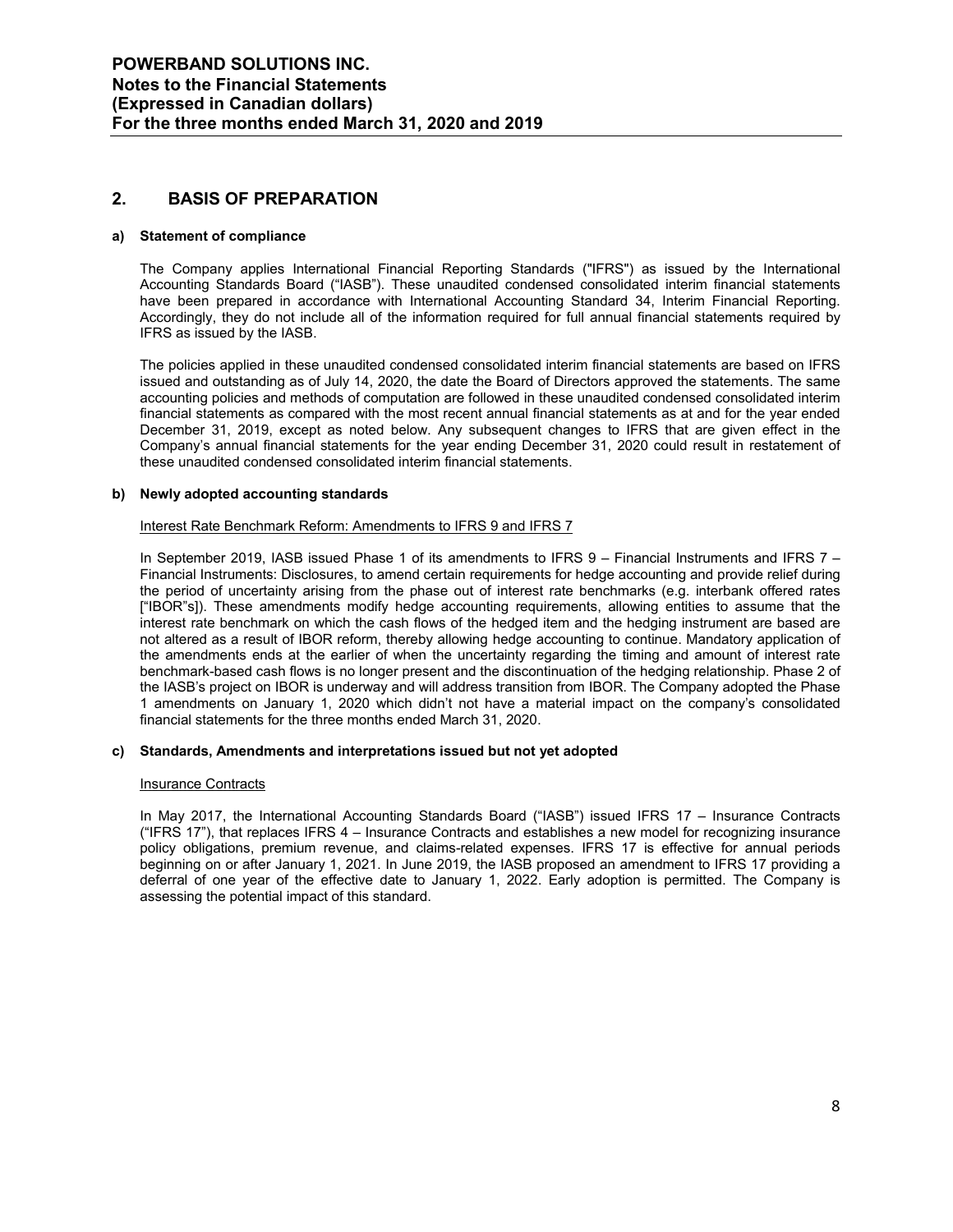### **3. SIGNIFICANT ACCOUNTING ESTIMATES AND JUDGMENTS**

The preparation of these interim consolidated financial statements requires management to make certain estimates, judgments and assumptions that affect the reported amounts of assets and liabilities at the date of the interim consolidated financial statements and reported amounts of expenses during the reporting period. Actual outcomes could differ from these estimates. These interim consolidated financial statements include estimates which, by their nature, are uncertain. The impacts of such estimates are pervasive throughout the interim consolidated financial statements and may require accounting adjustments based on future occurrences. Revisions to accounting estimates are recognized in the period in which the estimate is revised and future periods if the revision affects both current and future periods. These estimates are based on historical experience, current and future economic conditions and other factors, including expectations of future events that are believed to be reasonable under the circumstances.

The following are key assumptions concerning the future and other key sources of estimation uncertainty that have a significant risk of resulting in a material adjustment to the carrying amount of assets and liabilities:

#### Going concern evaluation

Significant judgments used in the preparation of these interim consolidated financial statements relate to the assessment of the Company's ability to continue as a going concern. Management has applied judgments in the assessment of the Company's ability to continue as a going concern when preparing its interim consolidated financial statements. Management prepares the interim consolidated financial statements on a going concern basis unless Management either intends to liquidate the entity or has no realistic alternative but to do so. In assessing whether the going concern assumption is appropriate, management takes into account all available information about the future, which is at least, but is not limited to, twelve months from the end of the reporting period. As a result of the assessment, management concluded the going concern basis of accounting is appropriate.

#### Income taxes

The Company is subject to income taxes in Canada. Management has estimated the income tax provision and deferred income tax balances in accordance with its interpretation of the various income tax laws and regulations and has estimated the recoverability of deferred tax balances. It is possible, due to complexity inherent in estimating income taxes that the tax provision and deferred income tax balances could change

#### Estimated useful lives

Management estimates the useful lives of property, plant and equipment, and intangible assets based on the period during which the assets are available for use. The amounts and timing of depreciation and amortization for these amounts are affected by the useful lives. The estimates are reviewed annually and are adjusted as new information becomes available.

#### Impairment of long-lived assets

The Company considers both internal and external sources of information in assessing its tangible and intangible assets for impairment when events or circumstances indicate such. The Company determines the recoverable amount, which is the greater of its value in use and its fair value less costs to sell, using discounted cash flows expected to be derived from the tangible intangible asset, and the appropriate discount rate. During the years ended December 31, 2019 and December 31, 2018, the Company's intangible assets were determined to not be impaired.

#### Allocation of purchase consideration

Business combinations require judgment and estimates to be made at the date of acquisition in relation to determining asset and liability fair values and the allocation of the purchase consideration over the fair value of the assets and liabilities and the determination of a bargain purchase gain on acquisition, if any. The information necessary to measure the fair values as at the acquisition date of assets acquired and liabilities assumed requires management to make certain judgments and estimates about future events, including but not limited to estimates of future earnings, future operating costs and capital expenditures, and discount rates. Changes to the provisional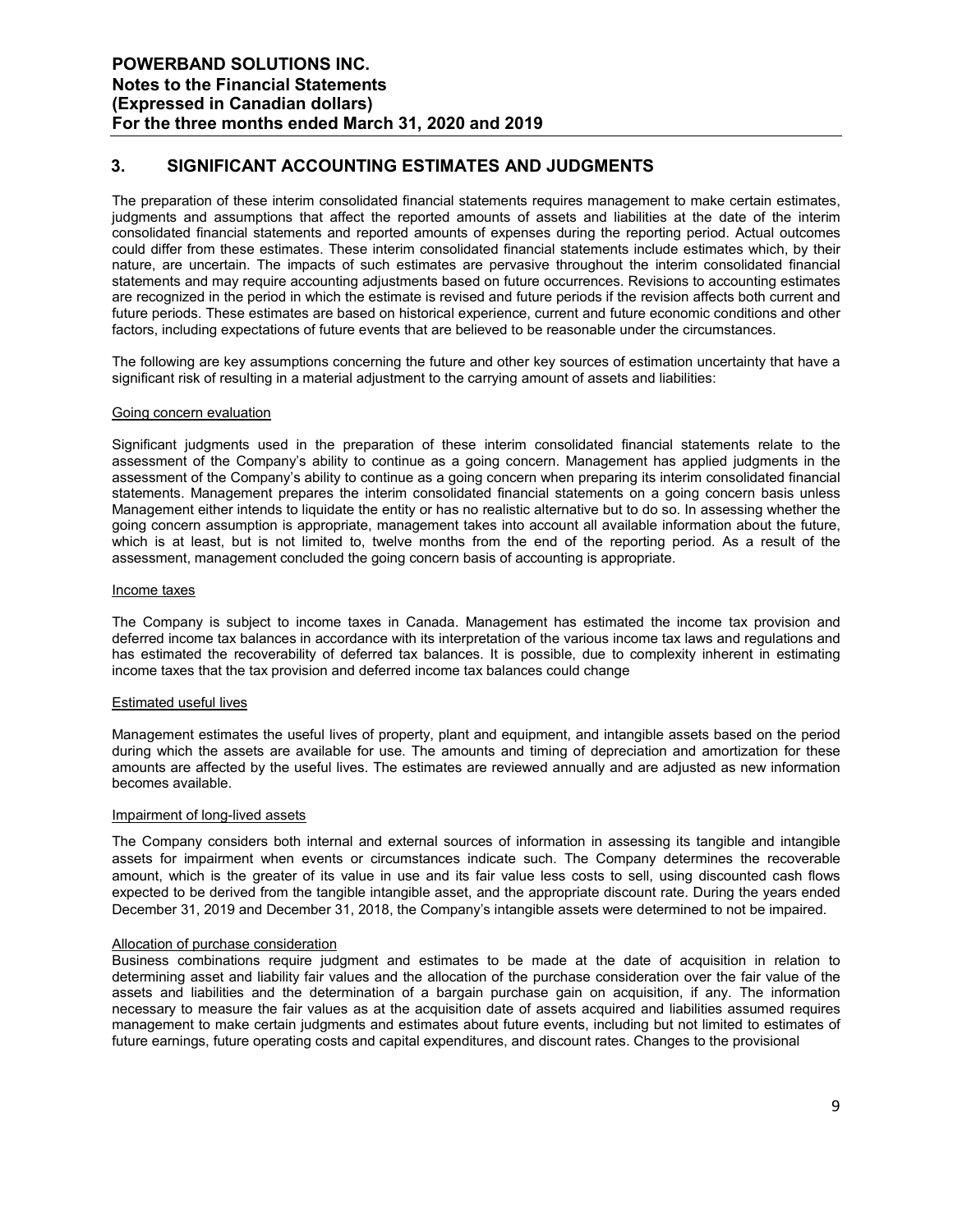### **3. SIGNIFICANT ACCOUNTING ESTIMATES AND JUDGMENTS (continued)**

measurements of assets and liabilities acquired may be retrospectively adjusted when new information is obtained until the final measurements are determined.

#### Leases

#### Critical judgments in determining the lease term

Extension and termination options are included in a number of property leases held by the Company. In determining the lease term, management considers all facts and circumstances that create an economic incentive to exercise an extension option, or not exercise a termination option. Extension options (or periods after termination options) are only included in the lease term if the lease is reasonably certain to be extended (or not terminated). Potential future cash outflows have not been included in the lease liability if it is not reasonably certain that the leases will be extended. The assessment is reviewed if a significant event or a significant change in circumstances occurs that affects this assessment and that is within the control of the lessee.

#### Convertible debentures

Convertible debentures are financial instruments accounted for in two separate components, a debt instrument and equity instrument or a derivative liability. The identification of the respective components is based on interpretations of the substance of the contractual arrangement and thus requires judgement from management. The separation of the components affects the initial recognition of the convertible debenture at issuance and the subsequent recognition of interest on the debt component. The determination of the fair value of the debt component is based on a number of assumptions, including contractual future cash flows, discount rates and the presence of any derivative financial instruments.

### **4. CASH**

Cash consists of funds held in Canadian and American financial institutions break down as follows:

| For the three months ended March 31. | 2020      | 2019      |
|--------------------------------------|-----------|-----------|
| Cash at Canadian bank on hand        | \$80.808  | \$131.001 |
| Cash at American bank on hand        | 724.241   | -         |
| Total                                | \$805.049 | \$131.001 |

### **5. DEPOSIT**

On July 18th, 2018 the Company signed a Letter of Intent with Zoom Blockchain Solutions Inc. to establish a disruptive automotive-related blockchain and application technologies solution. The joint venture will develop a blockchain powered mobile application to buy and sell cars. As part of the transaction a deposit of \$200,000 United States dollars (\$283,740 CAD) was made by the Company. In 2020, the Company is involved with ongoing discussions with Zoom Blockchain Solutions Inc. to formalize an agreement for the joint venture.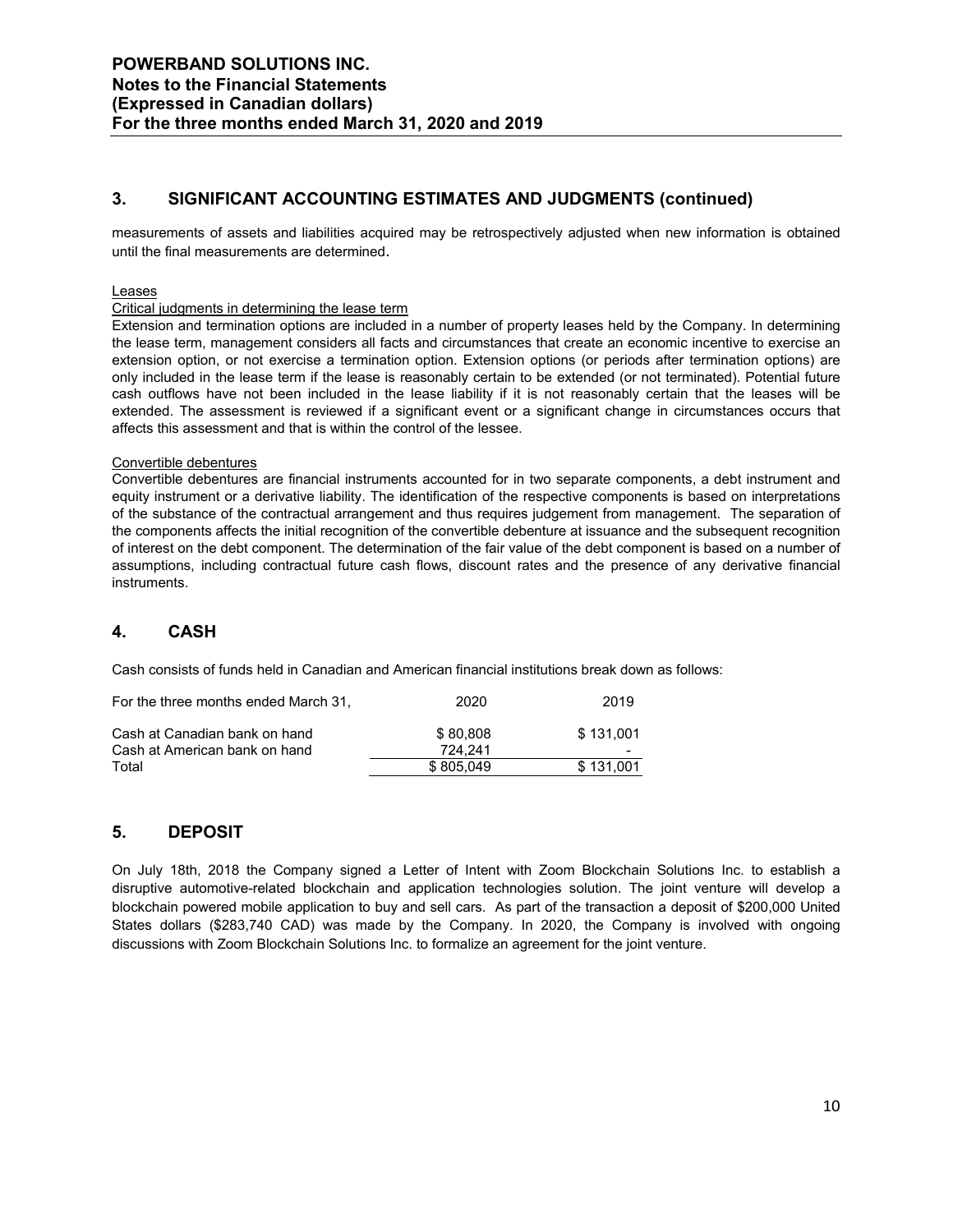### **6. SHORT TERM LOANS**

On January 16, 2020 the Company entered into a loan agreement (the "Loan") with an arm's length third party to borrow \$350,000. The terms of the Loan included that the Loan will be secured on the assets of the Company, accrue interest at a rate of 8% per annum, calculated monthly, and mature in three months. In connection with the Loan, 350,000 warrants to purchase common shares of the Company at an exercise price of \$0.165 were issued. The warrants are subject to a four month hold period and are exercisable for one year from the date of issuance.

On February 25, 2020 the Company entered into a loan agreement (the "Loan") with an arm's length third party to borrow \$850,000 at a rate of 9% per annum, calculated monthly, and to mature in three months.

On February 27, 2020 the Company entered into a loan agreement (the "Loan") with an arm's length third party to borrow \$250,000 at a rate of 9% per annum, calculated monthly, and to mature in three months.

### **7. INTEREST IN JOINT VENTURE**

In November 2018 the Company executed a Definitive Agreement to establish a partnership named D2D Automotive Auction ("D2DAA") through the formation of a new United States based limited liability corporation, owned equally by the Company and Bryan Hunt. D2DAA operates an automotive online remarketing auction network in the U.S. that involves direct consumer to dealer, as well as dealer to dealer, auction transactions. D2DAA is registered and based in Arkansas, United States.

During the three months ended March 31, 2020 D2DAA incurred losses of \$489,984 (March 31, 2019 - \$14,732). Powerband Solutions recognized 50% or \$244,992 and had foreign exchange gain of \$24,761 (March 31, 2019 gains of \$19,814) resulting in an Interest in Joint Venture in Canadian dollar equivalent of \$33,829 at March 31, 2020 (March 31, 2019 - \$1,034,188). The Company owns 50% of the voting shares of D2DAA and 50% of the net assets of D2DAA. D2DAA accounted for 65% of the Company's revenue and 72% of the Company's account receivable.

### **8. BUSINESS COMBINATIONS**

On July 17, 2019 the Company executed a Unit Purchase Agreement to acquire 60% of MUSA Holdings, LLC, and its subsidiaries, including MUSA Auto Finance, LLC ("MUSA"). MUSA is a new and used online vehicle leasing platform to operate in the U.S.

Under the terms of the Agreement, the Company's aggregate consideration was USD \$300,000 in cash and 4,300,000 shares of the Company's stock. At closing, the Company issued 2,500,000 common shares of Powerband Solutions Inc. The Company will issue 900,000 common shares of Powerband Solutions Inc. to MUSA on the first anniversary closing date of the transaction, and an additional 900,000 common shares of Powerband Solutions Inc on the second anniversary of the closing date, for a total of 4,300,000 common shares.

The Company has determined that this transaction represented a business combination with Powerband Solutions Inc. as the acquirer.

The total consideration as of July 17, 2019 has been estimated to be \$ 753,274 CAD (\$577,090 USD).

The Company began consolidating the operating results, cash flows and net assets of MUSA from July 17, 2019 onwards.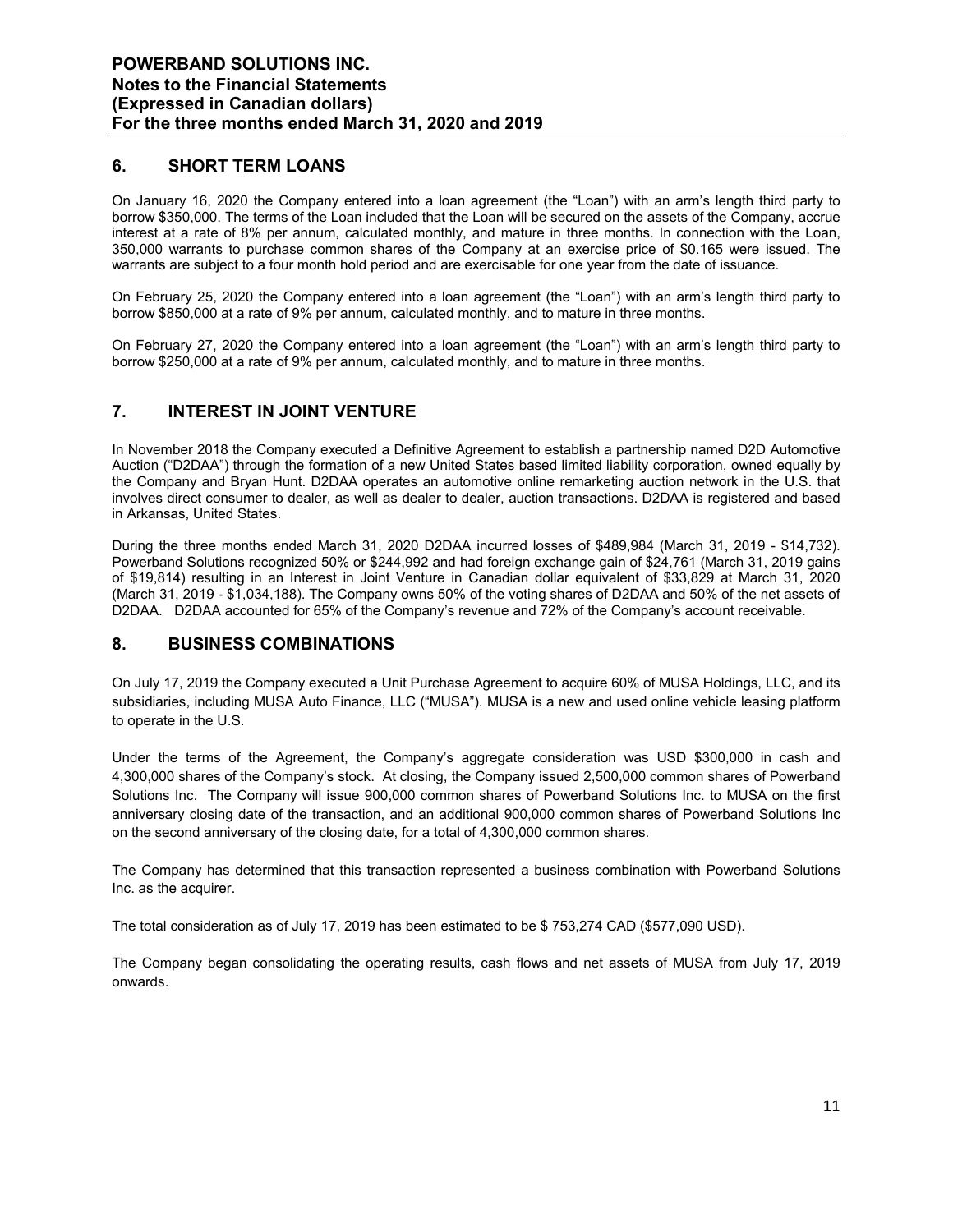### **8. BUSINESS COMBINATIONS (continued)**

The following table summarized the consideration paid as part of the purchase price:

| <b>Consideration</b>          | <b>Shares Issued/Issuable</b> | <b>Consideration USD</b> |            | <b>Consideration CAD</b> |
|-------------------------------|-------------------------------|--------------------------|------------|--------------------------|
| Cash                          | ۰.                            |                          | 300,000.00 | 391,590.00               |
| Issues on July 17, 2019       | 2,500,000                     |                          | 181.951    | 237,500                  |
| To be issued on July 17, 2020 | 900.000                       |                          | 49.222     | 64.249                   |
| To be issued on July 17, 2021 | 900.000                       |                          | 45.917     | 59.935                   |
| <b>Total consideration</b>    |                               |                          | 577,090.00 | 753.274.00               |

Common shares to be issued on July 17, 2020 and July 17, 2021 were valued using the Black-Scholes pricing model, as at the acquisition date, using the following assumption:

| <b>Inputs</b>    | <b>July 17, 2020</b> | July 17, 2021 |
|------------------|----------------------|---------------|
| Share price      | 0.095                | 0.095         |
| Exercise price   | 0.095                | 0.095         |
| Volatility       | 126.81%              | 126.81%       |
| <b>Risk free</b> | 1.11%                | 1.11%         |
| Dividend yeild   | $0.00\%$             | $0.00\%$      |

The following table summarizes the preliminary allocation of the purchase price of the identifiable assets and liabilities based on their estimated fair value as at the date of acquisition:

| <b>Description</b>                  | <b>CAD</b> |             |
|-------------------------------------|------------|-------------|
| Total purchase of MUSA              | \$         | 753,274     |
| Net w orking capital assumed        |            | (449, 125)  |
| Lease receivable                    |            | 289,450     |
| Fixed assets                        |            | 357,161     |
| Right of use asset                  |            | 4,696,888   |
| Deposits                            |            | 147.894     |
| Intangibles - Intellectual property |            | 989.357     |
| Lease liability                     |            | (4,696,888) |
| Deferred income tax liability       |            | (251, 871)  |
| Non-controlling interest            |            | (502, 185)  |
| Goodw ill                           |            | 172.593     |

Goodwill is attributable to MUSA that has experience in online vehicle leasing platform, operations, customer development and additions of deferred tax liability pertaining to increate in values of intangible asset from recording it at fair value.

Deferred income tax liability is computed at the fair value of intangible assets acquired with the applicable tax rate of approx. 25.5% of \$989,357.

Since the acquisition date, MUSA has contributed \$43,594 in revenues and \$4,383,813 to the Company's let loss.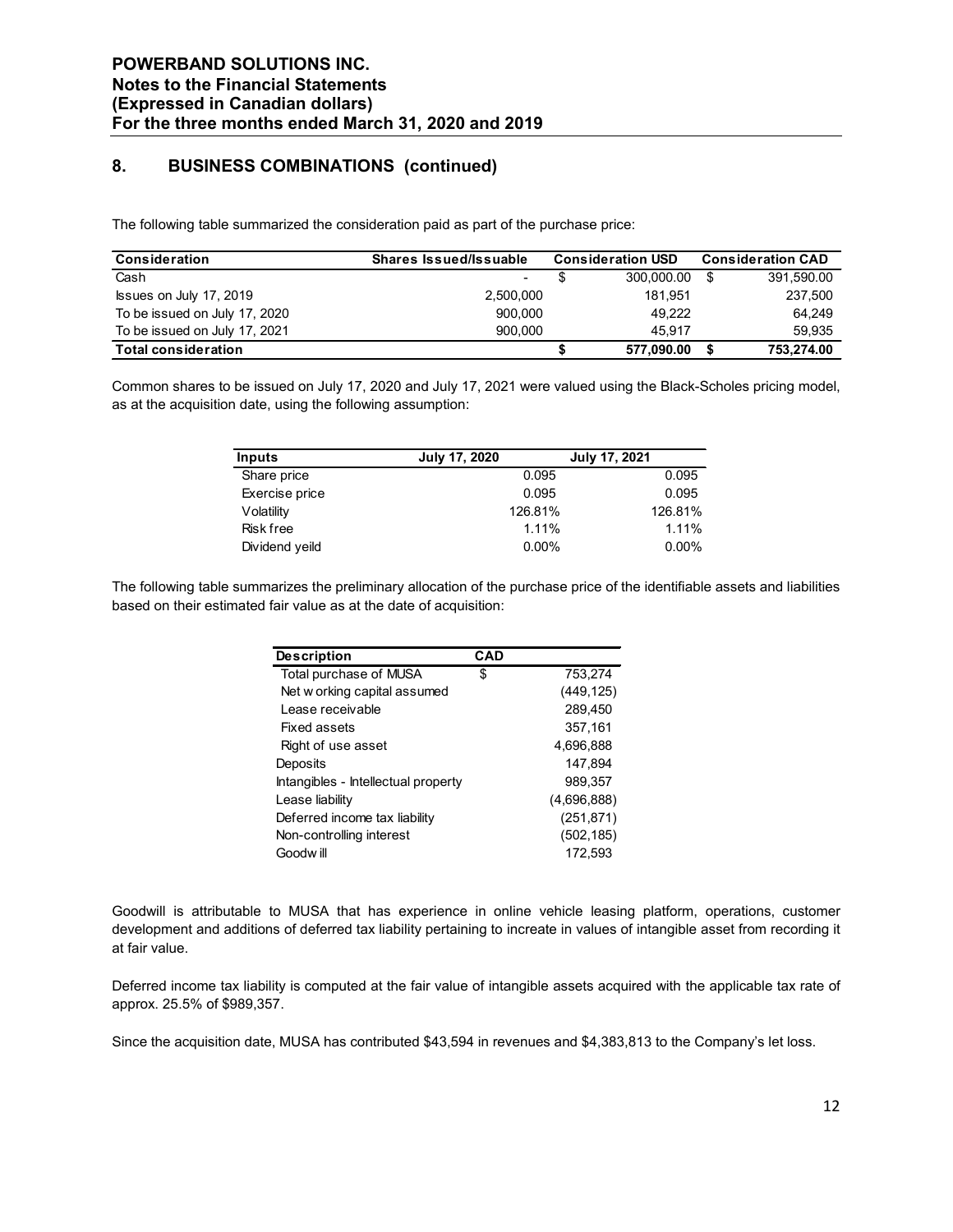### **9. INTANGIBLE ASSETS**

**Web platform**

During the year ended December 31, 2016, the Company acquired a web platform for cash of \$1,391,532. During the year ended December 31, 2017, the Company capitalized an additional \$2,000 of costs related to the asset. During the year ended December 31, 2018 an additional \$854,585 of internal and external development costs related to the asset were capitalized. During the year ended December 31, 2019 an additional \$984,429 of internal and external development costs related to the asset were capitalized. The web platform is used by the Company to develop its future software applications and to sell various services. Under the current amortization policy, the web platform and associated development additions are amortized on a straight-line basis over five years.

On August  $31<sup>st</sup>$ , 2018 the Company acquired 100% of the outstanding shares of 1070879 B.C. Ltd., operating as LeadSource Canada. Based in Kelowna, British Columbia, LeadSource is a next generation automotive private sale event marketing Company. As consideration for the transaction Powerband Solutions paid LeadSource a cash purchase price of \$60,000 for 100% of the outstanding shares. As there were no identifiable assets in 1070879 B.C. Ltd., at the time of closing, the entire purchase price has been allocated to Intangible Assets and is being amortized on a straight-line basis over five years.

On July 17, 2019 the Company executed a Unit Purchase Agreement to acquire 60% of MUSA Holdings, LLC, and its subsidiaries, including MUSA Auto Finance, LLC ("MUSA"). MUSA is a leading new and used vehicle platform, with licenses to operate in 33 States in the U.S. intellectual property was identified and is being amortized on a straightline basis over five years.

The following table summarizes the movements in Intangible Assets for the three-month period ended March 31, 2020 and 2019:

| <i>vvep platform</i>                |           |           |  |
|-------------------------------------|-----------|-----------|--|
|                                     | 2020      | 2019      |  |
|                                     |           | S         |  |
| Cost Balance at January 1           | 1,980,455 | 2,248,117 |  |
| Additions during the quarter        | 247,199   | 748,701   |  |
| Cost Balance as at March 31         | 2,227,654 | 2,996,818 |  |
|                                     |           |           |  |
|                                     | 2020      | 2019      |  |
|                                     |           | \$        |  |
| Amortization Balance at January 1   | 1,278,094 | 883,285   |  |
| Charge during the quarter           | 99,282    | 149,940   |  |
| Amortization Balance as at March 31 | 1,377,376 | 1,033,125 |  |
| <b>Carrying Value at March 31</b>   | 850,278   | 1,963,693 |  |
|                                     |           |           |  |
| LeadSource                          |           |           |  |
|                                     | 2020      | 2019      |  |
|                                     |           |           |  |
| Cost Balance at January 1           | 60,000    | 60,000    |  |
| Additions during the quarter        |           |           |  |
| Cost Balance as at March 31         | 60,000    | 60,000    |  |
|                                     |           |           |  |
|                                     | 2020      | 2019      |  |
|                                     |           |           |  |
| Amortization Balance at January 1   | 16,000    | 4,000     |  |
| Charge during the quarter           | 3,000     | 3,000     |  |
| Amortization Balance as at March 31 | 19,000    | 7,000     |  |
| <b>Carrying Value March 31</b>      | 41,000    | 53,000    |  |
|                                     |           |           |  |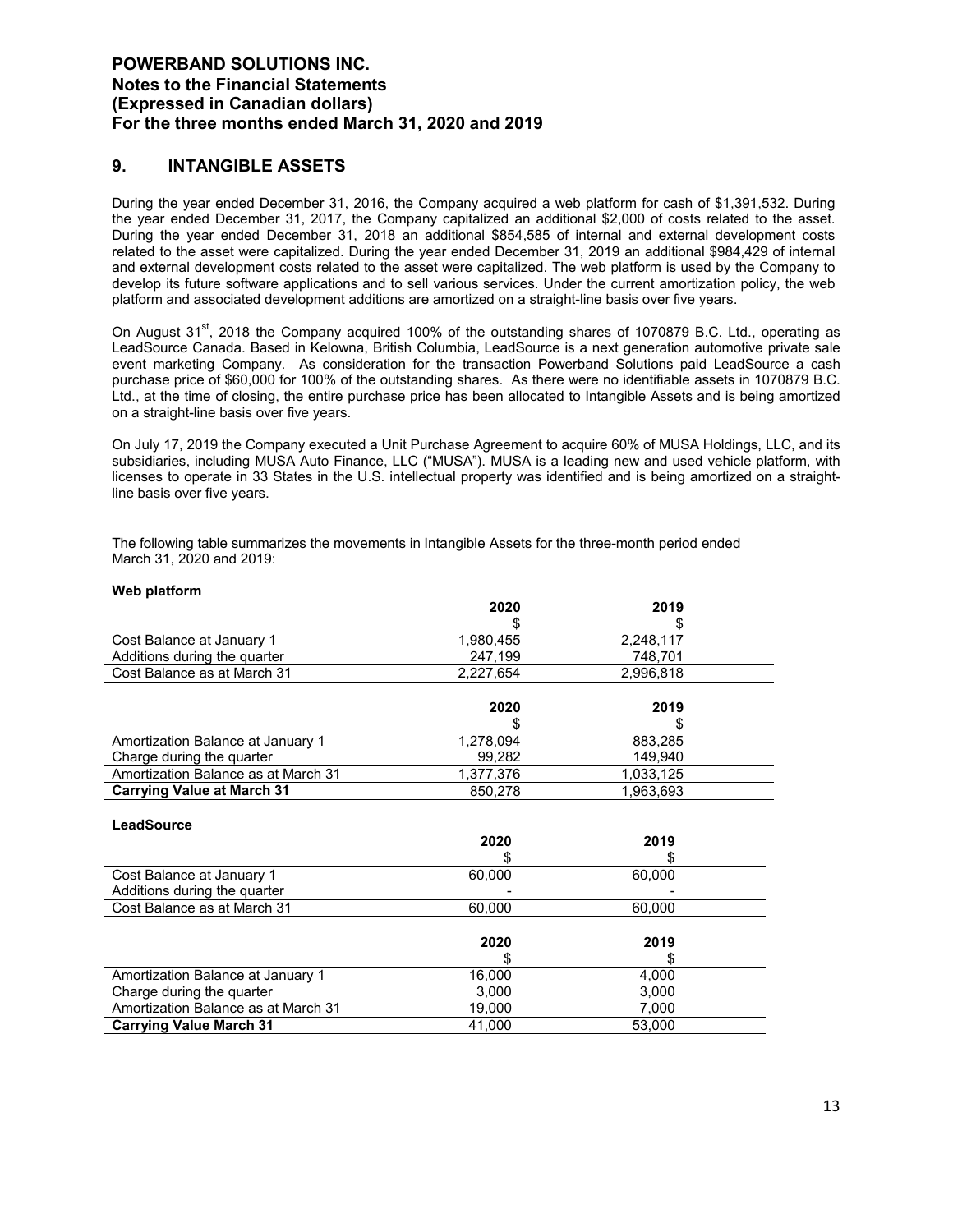## **9. INTANGIBLE ASSETS (continued)**

#### **Intellectual property**

|                                         | 2020      | 2019      |  |
|-----------------------------------------|-----------|-----------|--|
|                                         |           |           |  |
| Cost Balance at January 1,              | 984,429   |           |  |
| Foreign exchange adjustments            | 90,879    |           |  |
| Cost Balance as at March 30             | 1,075,308 |           |  |
|                                         |           |           |  |
|                                         | 2020      | 2019      |  |
|                                         |           |           |  |
| Amortization Balance at January 1       | 98,443    |           |  |
| Charge during the quarter               | 62,853    |           |  |
| Amortization Balance as at March 31     | 161,296   |           |  |
| <b>Carrying Value March 31</b>          | 914,012   |           |  |
| <b>Total Carrying Value at March 31</b> | 1,805,290 | 2,013,693 |  |

### **10. PROPERTY AND EQUIPMENT**

| Cost                         | <b>Furniture</b><br><b>Fixtures and</b><br><b>Equipment</b> | Computer<br><b>Equipment</b> | Leasehold<br><b>Improvements</b> | <b>Total</b> |
|------------------------------|-------------------------------------------------------------|------------------------------|----------------------------------|--------------|
| Balance at January 1, 2020   | 339.064                                                     | 7.147                        | 8.509                            | 354,720      |
| Foreign exchange adjustments | 31,301                                                      | 660                          | 786                              | 32.746       |
| Balance at March 31, 2020    | 370.365                                                     | 7.807                        | 9.295                            | 387.466      |
| Amortization                 |                                                             |                              |                                  |              |
| Balance at January 1, 2020   | 40.140                                                      | 5.347                        | 545                              | 46,032       |
| Foreign exchange adjustments | 3.706                                                       | 494                          | 50                               | 4.250        |
| Amortization for the quarter | 22,213                                                      |                              | 300                              | 24.480       |
| Balance at March 31, 2020    | 66,059                                                      | 7,807                        | 895                              | 179,176      |
| At March 31, 2020            | 304,306                                                     | ۰                            | 8,400                            |              |

### **11. ACCOUNTS PAYABLE AND ACCRUED LIABILITIES**

|                                              | March 31,              | December 31,           |
|----------------------------------------------|------------------------|------------------------|
|                                              | 2020                   | 2019                   |
|                                              | \$                     | \$                     |
| Trade payables<br><b>Accrued liabilities</b> | \$1,012,135<br>508,924 | \$1,481,830<br>567,770 |
|                                              |                        |                        |
| Trade payables and accrued liabilities       | 1,521,059              | 2,049,600              |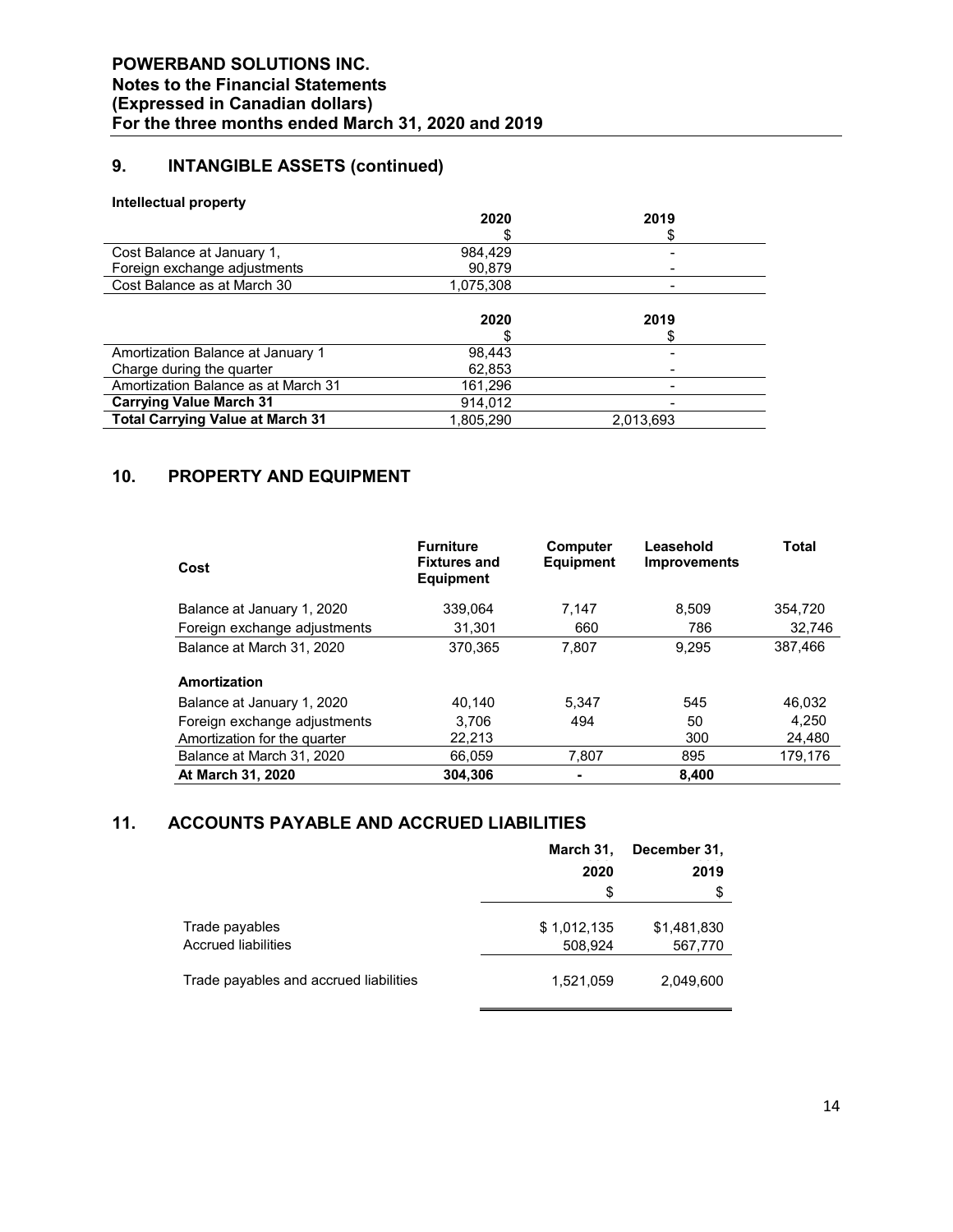### **12. SHARE CAPITAL AND RESERVES**

#### **Authorized**

The Company is authorized to issue:

an unlimited number of Common Shares with no stated par value

In April 2018, the Company consolidated the Company's issued share capital on a ratio of four (4) old common shares for each one (1) new post-consolidated common share (the "Share Consolidation"). All current and comparative references to the number of common shares, weighted average number of common shares, loss per share, stock options and warrants have been restated to give effect to this share consolidation, unless otherwise noted.

#### Private Placements:

On February 8, 2018, the Company closed a non-brokered private placement by issuing 1,325,194 units at a price of \$0.30 per unit for gross proceeds of \$397,561. Each unit was comprised of one common share and one half of one common share purchase warrant. Each whole warrant entitles the holder to purchase one common share at \$0.60 per share for a three-year period. There was \$nil value assigned to the value of the warrants.

On February 8, 2018, pursuant to the transaction with Marquis, Powerband Solutions closed a brokered private placement by issuing 27,500,000 units at \$0.30 per unit for gross proceeds of \$8,278,375. Each unit was comprised of one common share and one half of one common share purchase warrant. Each whole warrant entitles the holder to purchase one common shares at \$0.60 per share for a three-year period. There was \$nil value assigned to the value of the warrants. Powerband Solutions incurred finders' fees of \$1,026,732 which consisted of 400,000 shares and 125,000 units valued at \$120,000 and \$37,500, respectively and various broker and professional fees totaling \$869,232. The finders' units comprised of one common share and one half one of common share purchase warrant with the same terms as the units in the brokered private placement.

On April 25, 2019, the Company closed a non-brokered private placement by issuing 12,505,261 common shares for gross proceeds of \$12,505,261. There were no warrants issued with the private placement and no finders' fees were incurred.

On December 20, 2019 the Company closed the first tranche of a \$500,000 Private Placement. A total of 1,538,461 Units, at a price of \$0.065 per Unit, have been issued for total gross proceeds to the Company of \$100,000. Each Unit is comprised one (1) common share of the Company ("Common Share") and one half of one (1/2) common share purchase warrant (each whole share purchase warrant, a "Warrant") of the Company. Each Warrant shall entitle the holder to receive, for no additional consideration, one (1) Common Share, subject to adjustments, at an exercise price of \$0.15 for a period of 24 months from the date of issuance.

A total of 769,280 warrants were issued as part of the \$100,000 Private Placement on December 20, 2019.

On January 21, 2020 the Company closed on \$400,000 of a Private Placement financing, representing the second tranche of a \$500,000 Private Placement financing that was first announced on December 20, 2019. The first tranche of \$100,000 closed on December 21, 2019. In total 7,692,307 units (the "Units") were issued at a price of \$0.065 per Unit for total proceeds of \$500,000

#### Shares for Debt:

Effective April 10, 2019 the Company settled the five-year loan of \$705,035 owed to the CEO, and a significant shareholder of the Company through the issuance of 7,050,350 common shares of the Company at a deemed price of \$0.10 per Common Share.

On October 28, 2019 the Company settled an outstanding debt of \$712,969.90 owed to the CEO of the Company and a significant shareholder of the Company through the issuance of 12,963,089 common shares of the Company, at a deemed price of \$0.055 per Common Share.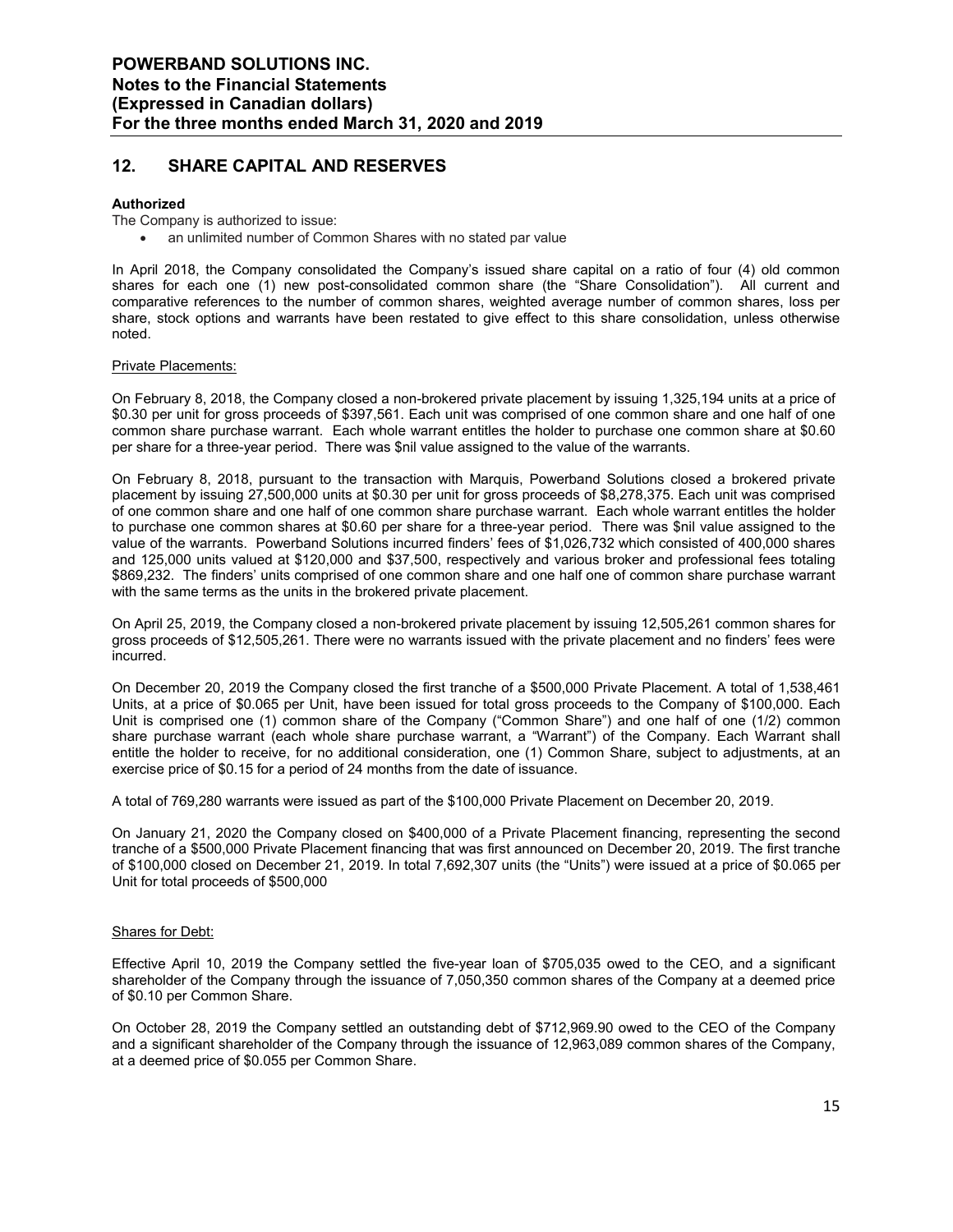### **12. SHARE CAPITAL AND RESERVES (continued)**

On April 25, 2019, the Company issued 10,000,000 common shares for a deemed price of 0.10 per common share for an outstanding debt of \$832,000.

#### Share issuances

On June 7, 2019 the Company issued 3,000,000 common shares to the President of the Company at a deemed price of \$0.07 per Common Share for services rendered.

On November 4, 2019 the Company issued 3,000,000 restricted share units to the directors of the Company at a deemed price of \$0.07 per Common Share for services rendered

#### Share Issuance:

On July 17, 2019 the Company acquired 60% of the Units of MUSA Holdings, LLC. As part of the purchase price the Company issued 2,500,000 common shares to MUSA Companies on August 1, 2019.

#### **Share Purchase Warrants**

Share purchase warrant transactions are summarized as follows:

|                            | Number of share   | Weighted average exercise price |
|----------------------------|-------------------|---------------------------------|
|                            | purchase warrants | $($ \$)                         |
| Balance, December 31, 2018 | 16,683,093        | 0.60                            |
| Warrants granted           | 769.280           | 0.15                            |
| Balance, December 31, 2019 | 17,452,373        | 0.58                            |
| Warrants granted           | 3,076,874         | 0.15                            |
| Warrants granted           | 350,000           | 0.15                            |
| Warrants granted           | 2,500,000         | 0.30                            |
| Balance, March 31, 2020    | 23,379,247        | 0.49                            |

A summary of the Company's share purchase warrants outstanding as at March 31, 2020 is presented below:

16,683,093 Warrants have an exercise price of 0.60, and an expiration date of February 7, 2021 769,280 Warrants have an exercise price of 0.15, and an expiration date of December 20, 2021 3,076,874 Warrants have an exercise price of 0.15, and an expiration date of January 20, 2022 350,000 Warrants have an exercise price of 0.165, and an expiration date of January 15, 2021 2,500,000 Warrants have an exercise price of 0.30, and an expiration date of March 6, 2022

The weighted average remaining contractual life of the share purchase warrants is 1.13 years.

#### **Stock Options**

The Company has adopted a stock option plan (the "Option Plan") for directors, officers, employees and consultants of the Company. At the Company's Annual General Meeting held on May 29, 2019 the shareholders approved the 2019 Incentive Stock Option Plan (20% Fixed Plan), reserving for issuance up to 16,552,478 common shares of the Company. The shareholders also approved the 2019 Restricted Share Unit Plan, reserving for issuance a maximum of 4,000,000 common shares of the Company. The 4,000,000 Restricted Share Unit are included in the 16,552,478 common shares of the Incentive Stock Option Plan (20% Fixed Plan).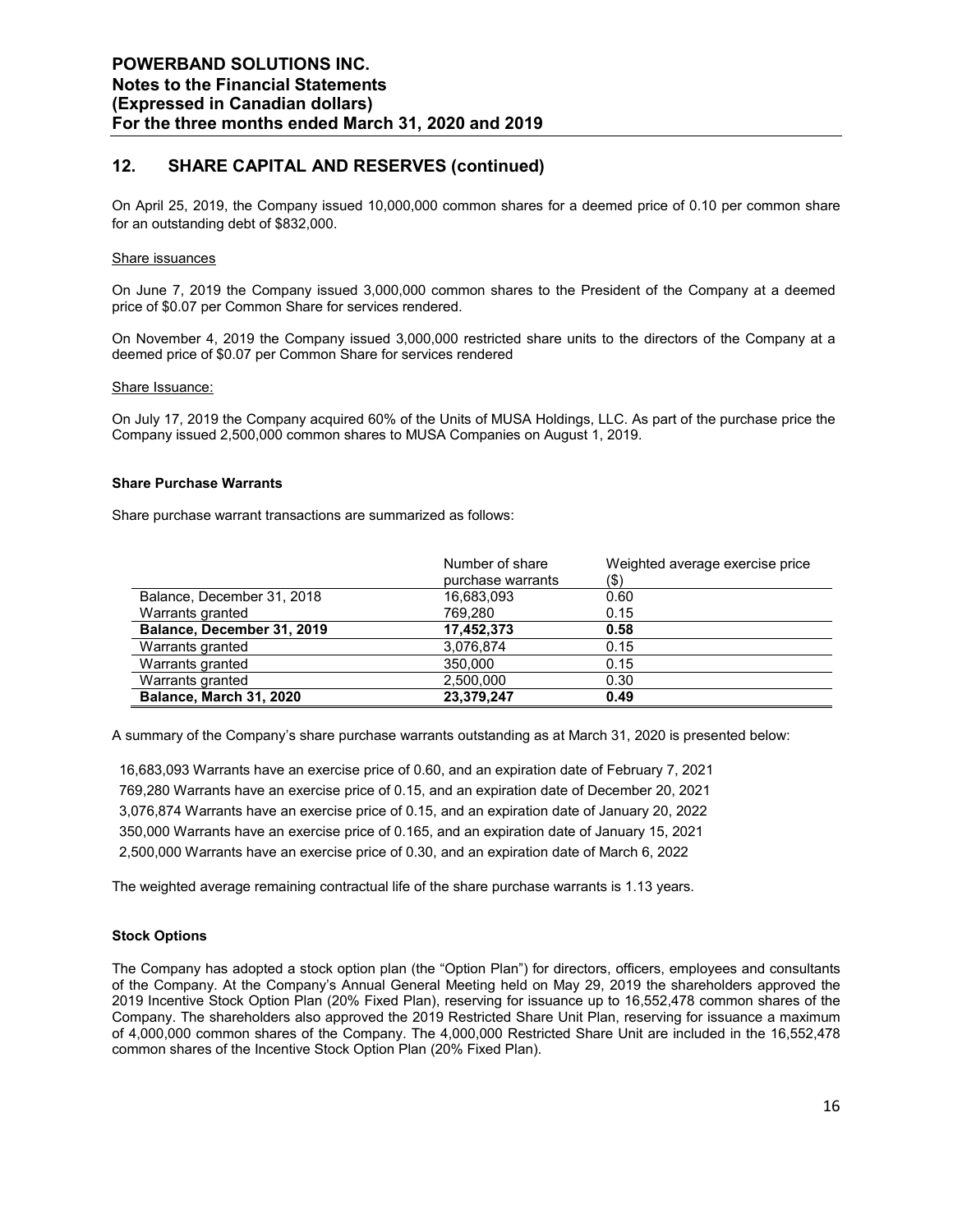### **12. SHARE CAPITAL AND RESERVES (continued)**

In February 2018, the Company granted 2,931,000 stock options to consultants, directors, officers and employees of the Company which vested immediately on grant. The stock options were issued with an exercise price of \$0.30 and an expiry date five years from the date of issuance. The fair value of share-based compensation in connection with this stock option grant was \$654,199 recognized upon grant given the immediate vesting.

In April 2018, the Company granted 462,500 stock options to consultants, directors, officers and employees of the Company which vested immediately on grant. The stock options were issued with an exercise price of \$0.225 and an expiry date three years from the date of issuance. The fair value of share-based compensation in connection with this stock option grant was \$84,419 recognized upon grant given the immediate vesting.

In June 2018, the Company granted 700,000 stock options to consultants, directors, officers and employees of the Company which vest over a three-year period. The stock options were issued with an exercise price of \$0.25 and an expiry date five years from the date of issuance. The fair value of share-based compensation in connection with this stock option grant was \$141,966 to be recognized over the three-year vesting period, with \$16,901 recognized in 2018.

In August 2018, the Company granted 900,000 stock options to consultants of the Company which vest over a threeyear period. The stock options were issued with an exercise price of \$0.165 and an expiry date five years from the date of issuance. The fair value of share-based compensation in connection with this stock option grant was \$120,468 to be recognized over the three-year vesting period, with \$nil recognized in 2018.

In November 2018, the Company granted 900,000 stock options to officers of the Company which vest over a threeyear period. The stock options were issued with an exercise price of \$0.125 and an expiry date five years from the date of issuance. The fair value of share-based compensation in connection with this stock option grant was \$91,264 to be recognized over the three-year vesting period, with \$36,183 recognized in 2018.

In July 2019, the Company granted 6,800,000 stock options to consultants, directors, officers and employees of the Company which vest over a two-year period. The stock options were issued with an exercise price of \$0.10 and an expiry date five years from the date of issuance. The fair value of share-based compensation in connection with this stock option grant was \$ 488,737, to be recognized over the three-year vesting period, with \$49,865 recognized in the three month period ended March 31, 2020.

In October 2019, the Company granted 500,000 stock options to consultants, directors, officers and employees of the Company which vest over a two-year period. The stock options were issued with an exercise price of \$0.10 and an expiry date five years from the date of issuance. The fair value of share-based compensation in connection with this stock option grant was \$ 27,046 to be recognized over the three-year vesting period, with \$7,047 recognized in the three month period ended March 31, 2020.

In October 2019, the Company granted 1,200,000 stock options to consultants, directors, officers and employees of the Company which vest over a two-year period. The stock options were issued with an exercise price of \$0.10 and an expiry date five years from the date of issuance. The fair value of share-based compensation in connection with this stock option grant was \$ 64,907 to be recognized monthly over the one vesting period, with \$19,038 recognized in the three month period ended March 31, 2020.

In December 2019, the Company granted 700,000 stock options to consultants which vest monthly over a one-year period. The stock options were issued with an exercise price of \$0.15 and an expiry date five years from the date of issuance. The fair value of share-based compensation in connection with this stock option grant was \$ 32,640 to be recognized over the over-year vesting period, with \$12,564 recognized in the three month period ended March 31, 2020.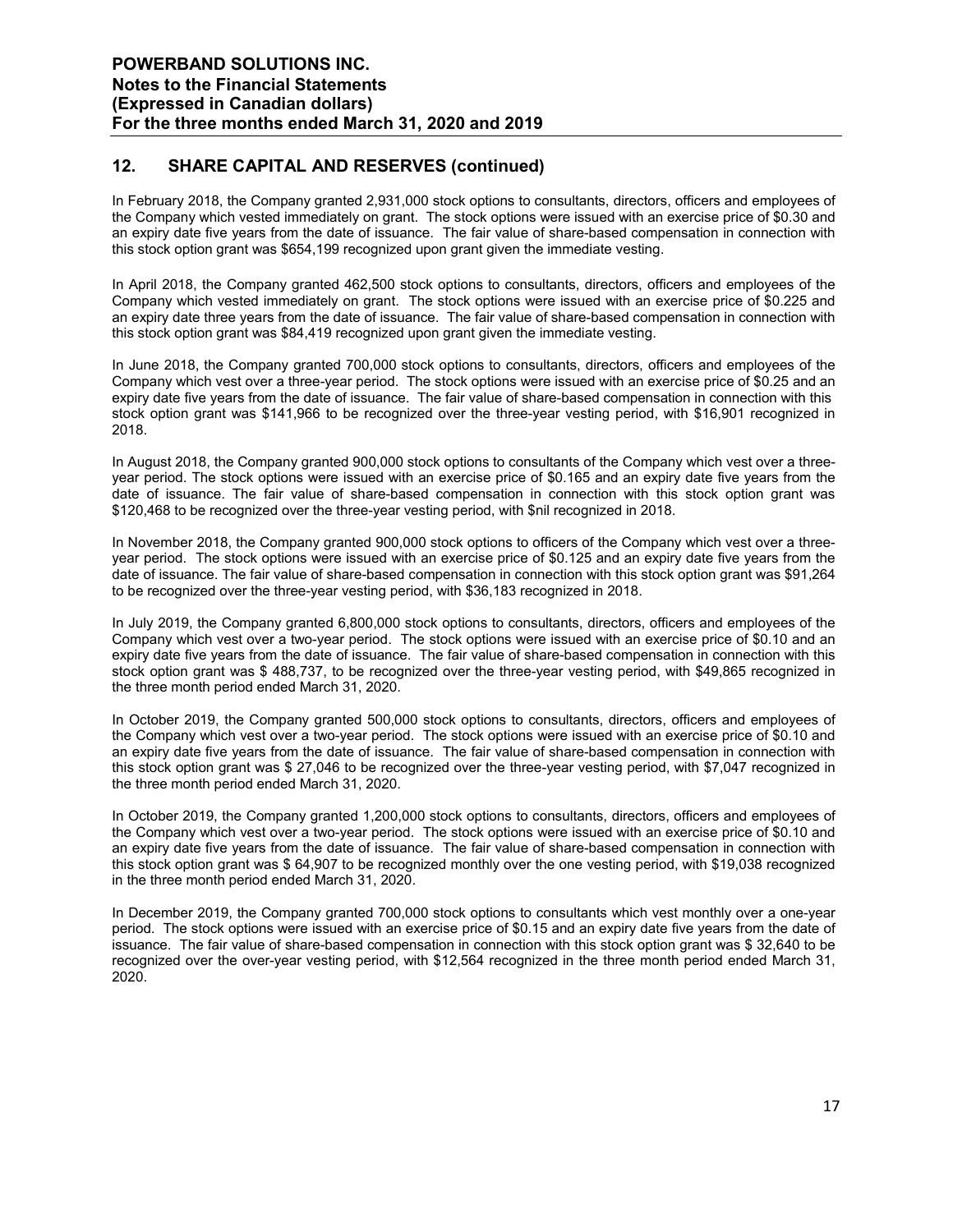### **12. SHARE CAPITAL AND RESERVES (continued)**

In February 2020 the Company granted 500,000 stock options to consultants, which vested immediately. The stock options were issued with an exercise price of \$0.215 and an expiry date five years from the date of issuance. The fair value of share-based compensation in connection with this stock option grant was \$ 73,384 to be recognized over the over-year vesting period, with \$73,384 recognized in the three month period ended March 31, 2020.

In February 2020 the Company granted 400,000 stock options to consultants, which vested immediately. The stock options were issued with an exercise price of \$0.16 and an expiry date five years from the date of issuance. The fair value of share-based compensation in connection with this stock option grant was \$ 68,100 to be recognized over the over-year vesting period, with \$68,100 recognized in the three month period ended March 31, 2020.

In February 2020 the Company granted 300,000 stock options to consultants, which vested immediately. The stock options were issued with an exercise price of \$0.21 and an expiry date five years from the date of issuance. The fair value of share-based compensation in connection with this stock option grant was \$ 41,541 to be recognized over the over-year vesting period, with \$41,541 recognized in the three month period ended March 31, 2020.

In determining the amount of share-based compensation, the Company used the Black-Scholes option pricing model to establish the fair value of options granted by applying the following:

|                                       | 2020              |                 | 2019 |
|---------------------------------------|-------------------|-----------------|------|
| Grant date share price                | $$0.06 - $0.205$  | \$0.06-\$0.09   |      |
| Risk-free interest rate               | $1.14\% - 1.58\%$ | $1.25 - 1.58\%$ |      |
| Expected life of options              | 5 years           | 5 years         |      |
| Expected annualized volatility        | 115%              | 115%            |      |
| Expected dividend yield               |                   |                 |      |
| Black-Scholes value of each<br>option | $$0.05 - $0.07$   | $$0.05 - $0.07$ |      |

Information with respect to the Company's stock options is presented below:

|                            | Number of stock<br>options | Weighted average exercise<br>price $(§)$ |
|----------------------------|----------------------------|------------------------------------------|
| Balance, December 31, 2019 | 11.278.500                 | 0.1040                                   |
| Options issued             | 1.200.000                  | 0.1940                                   |
| Options cancelled          | $\overline{\phantom{0}}$   | -                                        |
| Balance, March 31, 2020    | 12.478.500                 | 0.1513                                   |

A summary of the Company's stock options outstanding as at March 31, 2020 is presented below:

| Number of options (#) | <b>Exercise Price (\$)</b> | <b>Expiry Date</b> |
|-----------------------|----------------------------|--------------------|
| 1,678,500             | 0.30                       | February 1, 2023   |
| 400,000               | 0.225                      | April 24, 2021     |
| 6,800,000             | 0.10                       | July, 10, 2024     |
| 500,000               | 0.10                       | October 3, 2024    |
| 1,200,000             | 0.10                       | October 17, 2024   |
| 700,000               | 0.10                       | December 2, 2024   |
| 500,000               | 0.215                      | February 12, 2025  |
| 400,000               | 0.16                       | February 25, 2025  |
| 300,000               | 0.21                       | February 27, 2025  |
| 12,478,500            |                            |                    |

The weighted average remaining contractual life of the options is 4.10 years.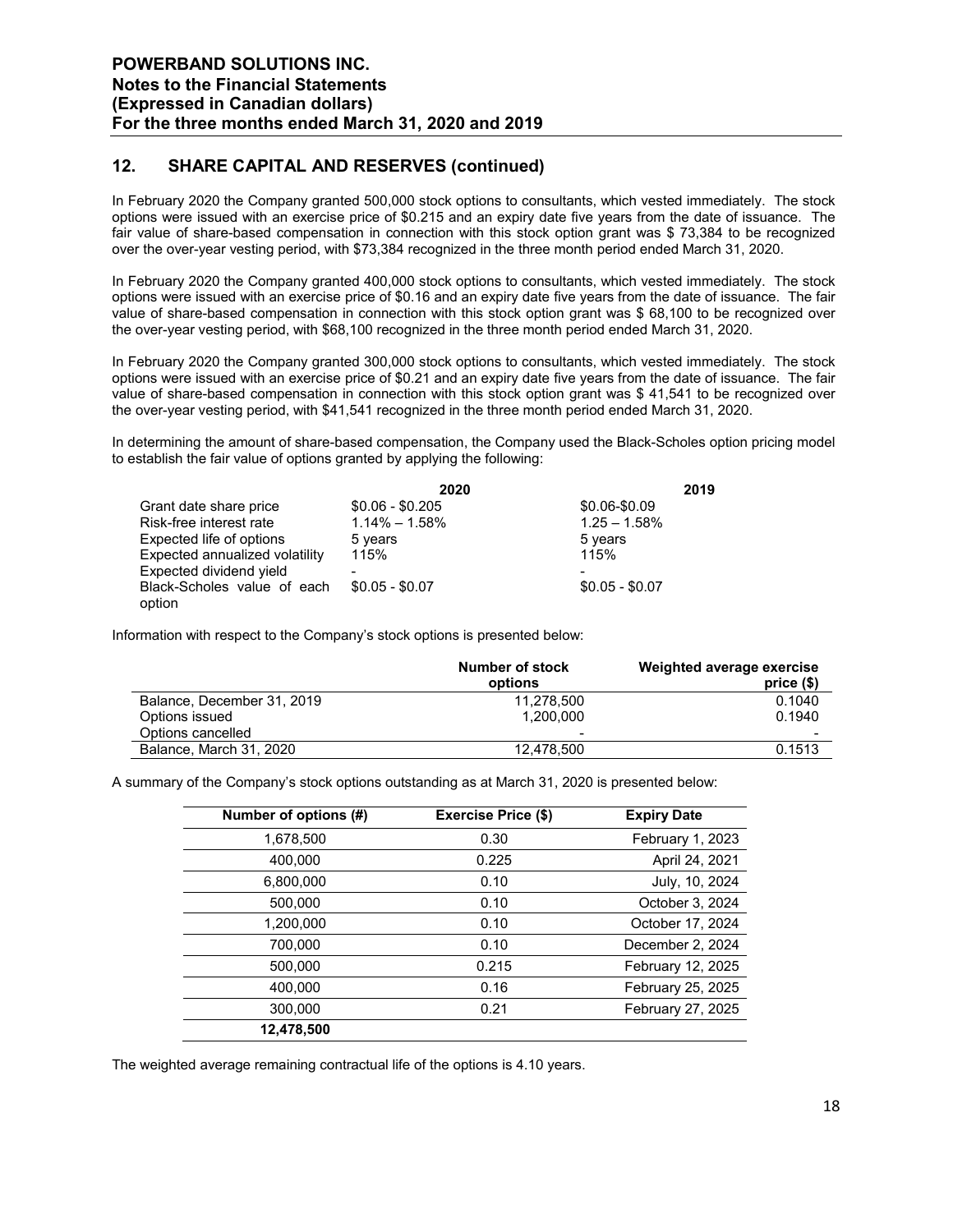### **13. RELATED PARTY TRANSACTIONS**

As at March 31, 2020, total amounts due to related parties were \$1,853,954 (March 31, 2019 \$926,866).

During the quarter, the Company recorded sales transactions to its joint venture, D2DAA, as follows:

|                               | March 31, 2020 (\$) | March 31,2019 (\$) |
|-------------------------------|---------------------|--------------------|
| Development service revenue   | 397.171             | 539.255            |
| Vehicle export agency revenue | -                   | -                  |

As at March 31, 2020, the following are due/to from D2DAA accounts receivable (note 15) is \$950,365 (2019- \$533,101). The Company owes D2DAA \$195,795 (2019- \$Nil) as at March 31, 2020. The balance is due on demand and non-interest bearing

As at March 31, 2020, the Company owed the CEO of Musa Holdings LLC \$450,027 (2019- \$416,860). The amount is due on demand and non- interest bearing.

#### **Shareholder loans and transactions**

As at March 31, 2020 other unsecured, non-interest-bearing balances owed to shareholders totaled \$1,216,507 (2019 - \$705,035).

#### **Compensation of key management personnel of the Company**

Key management personnel include those persons having authority and responsibility for planning, directing and controlling the activities of the Company as a whole. The Company has determined that key management personnel consists of the Board of Directors, corporate officers, including the Chief Executive Officer, the President, the Chief Financial Officer, and the Chief Technology Officer.

Key management personnel compensation for the three months ended March 31, 2020 and 2019 was as follows:

- i. CEO \$75,000 (2019 -\$ 45,000).
- ii. Chief Financial Officer \$8,085- (2019- \$ 44,462)
- iii. Chief Technology Officer \$42,768 (2019- \$ 45,260)

### **14. FINANCIAL INSTRUMENTS**

The Company is exposed in varying degrees to a variety of financial instrument related risks. The main types of risks are credit risk, liquidity risk and market risk. These risks arise from the normal course of operations and all transactions are undertaken as a going concern. The type of risk exposure and the way in which such exposure is managed is provided as follows:

#### **Credit risk**

Credit risk is the risk of an unexpected loss if a customer or counterparty to a financial instrument fails to meet its contractual obligations. The Company's credit risk is primarily attributable to its trade and other receivables. The nature of the Company's diverse customer base ensures that there is no concentration of credit risk. The aging of the trade receivables is as follows: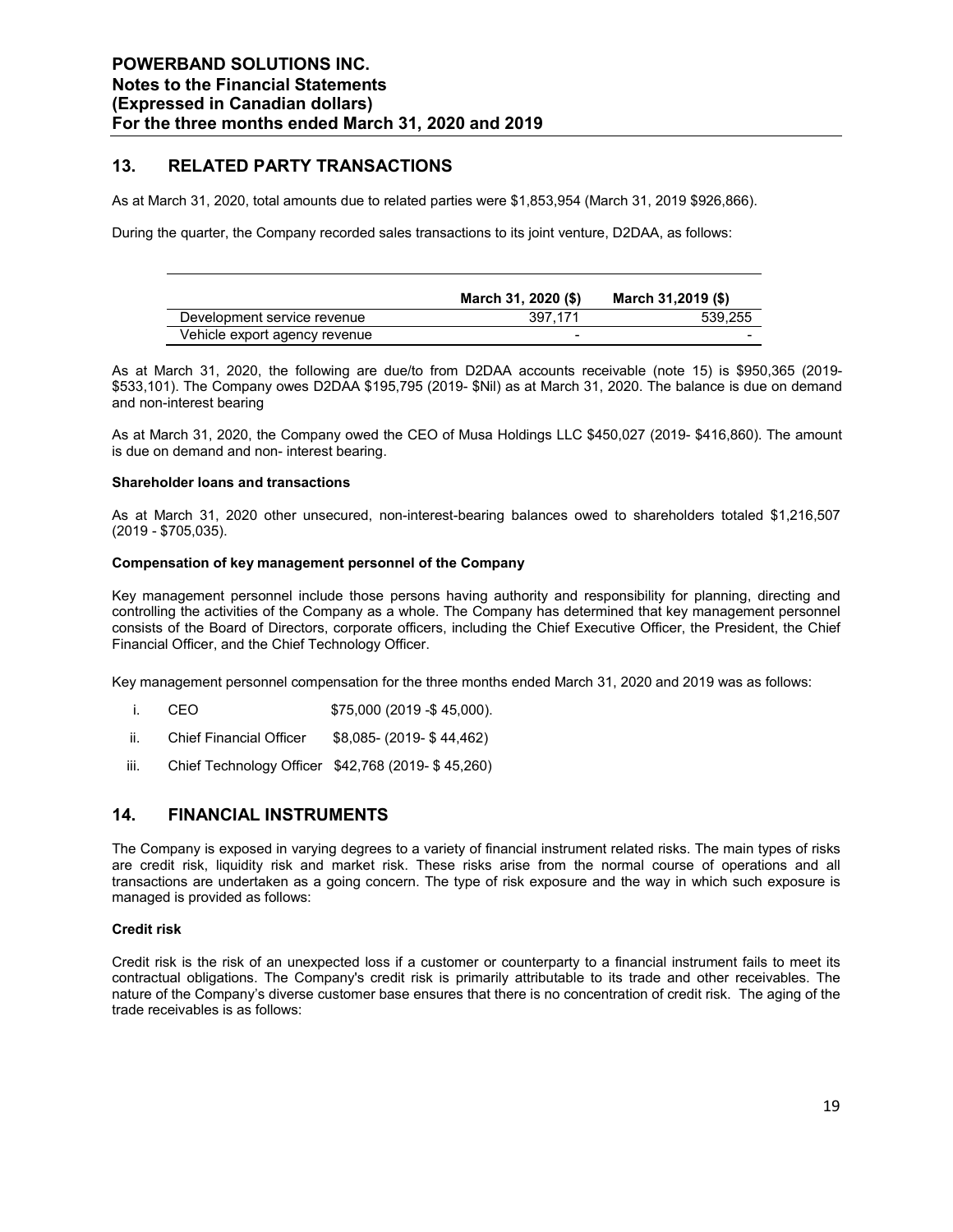### **14. FINANCIAL INSTRUMENTS (continued)**

|                             | 2020        | 2019      |
|-----------------------------|-------------|-----------|
| Current to 30 days past due | \$299,172   | \$537.511 |
| Past due (31-60 days)       | 32.222      |           |
| Past due (> 61 days)        | 680.741     | 3.122     |
|                             | \$1,012,135 | \$540,633 |

Based on amounts which are past due, historical trends, and available information, there is no indication that a customer could be experiencing liquidity or going concern problems. These write-offs would be charged to sales and marketing expenses.

The Company maintains minimal cash reserves on hand. Adequate liquidity to meet all current payment obligations and future planned capital expenditures are provided by investments from the shareholder.

#### **Liquidity risk**

Liquidity risk is the risk that the Company will not be able to meet its financial obligations as they fall due.

The Company's approach to managing liquidity risk to is ensure, as far as possible, that it will always have sufficient liquidity to meet liabilities when due. This is provided through cash injections of the shareholder when needed. The Company also manages liquidity risk by continuously monitoring actual and budgeted expenses.

At March 31, 2020, all the Company's trade payables and accrued liabilities had contractual terms of less than one year.

#### **Market risk**

Market risk is the risk that changes in market prices, such as foreign exchange rates and interest rates, will affect the Company's income or the value of its holdings of financial instruments. The Company has limited exposure to any market risk.

#### **Interest rate risk**

Interest rate risk is the risk that the fair value or future cash flows of a financial instrument will fluctuate due to changes in market interest rates. The Company believes that interest rate risk is low as it holds no investments in market instruments. The Company does not have interest rate risk related to its credit facilities, since all credit is made through shareholder loans with set interest rates.

#### **Currency risk**

No portion of the Company's revenues and operating costs are realized in currencies other than its functional currency. As a result, the Company is not exposed to currency risk on these types of transactions.

#### **Fair value**

The Company classifies its fair value measurements within a fair value hierarchy, which reflects the significance of the inputs used in making the measurements as defined in IFRS 13 - *Financial Instruments: Fair Value Measurement* ("IFRS 13").

Level 1 – Unadjusted quoted prices at the measurement date for identical assets or liabilities in active markets.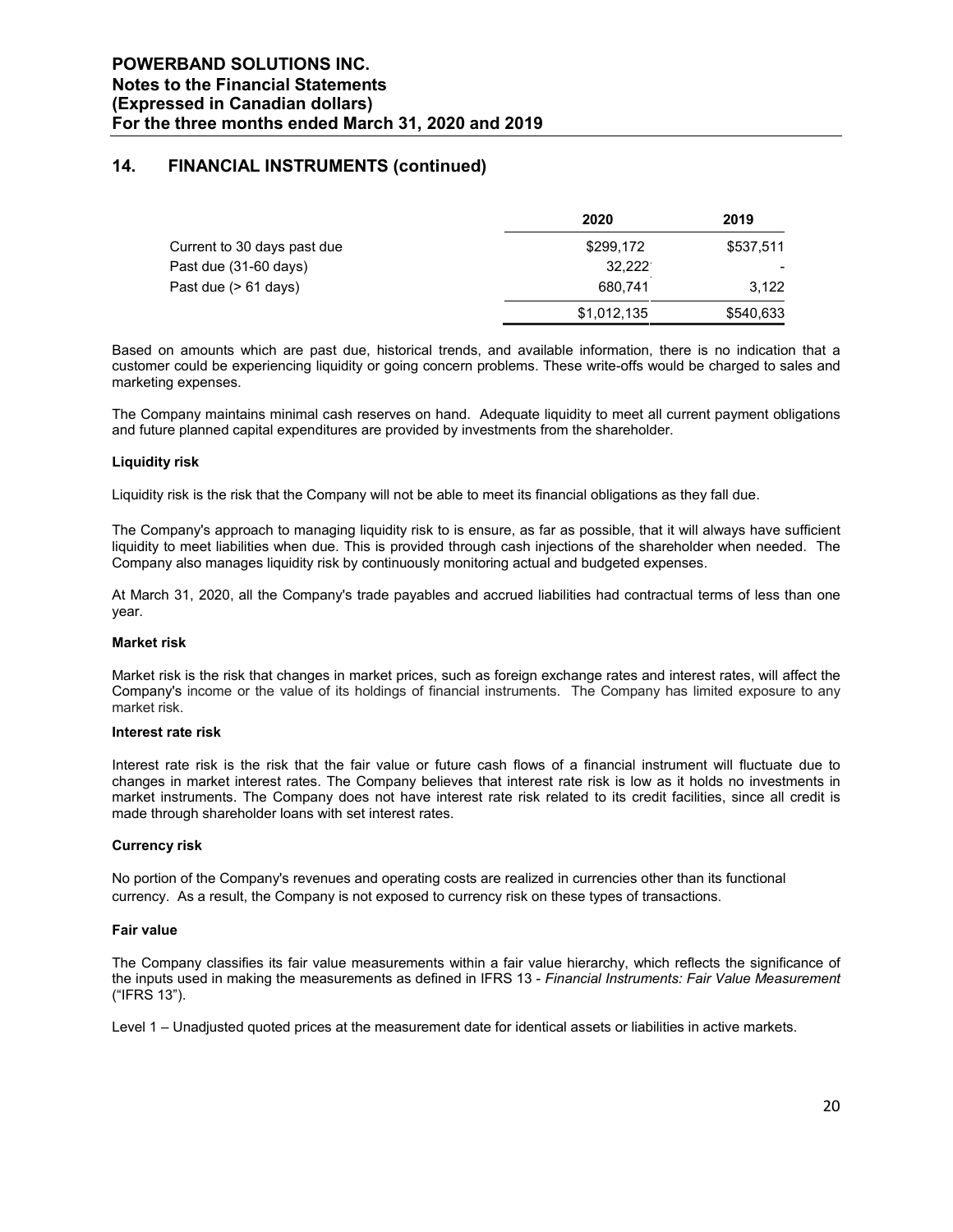### **14. FINANCIAL INSTRUMENTS (continued)**

Level 2 – Observable inputs other than quoted prices included in Level 1, such as quoted prices for similar assets and liabilities in active markets; quoted prices for identical or similar assets and liabilities in markets that are not active; or other inputs that are observable or can be corroborated by observable market data.

Level 3 – Unobservable inputs which are supported by little or no market activity. As required by IFRS 13, assets and liabilities are classified in their entirety based on the lowest level of input that is significant to the fair value measurement.

The fair value of cash, trade receivables, trade payables and accrued liabilities all approximate their carrying values due to their short-term nature. Cash is measured at fair value using Level 1 inputs. The federal development loan, accounts payable, convertible debt, loan, and due to related parties' balances are classified as Level 2.

### **15. CAPITAL MANAGEMENT**

The Company's objectives when managing capital are to safeguard the Company's ability to continue as a going concern in continue to develop and market its software applications. The capital structure of the Company consists of equity attributable to common shareholders, comprised of issued capital and deficit. The Company maintains and adjusts its capital structure based on changes in economic conditions and the Company's planned requirements. The Company may adjust its capital structure by issuing new equity, issuing new debt, and controlling the capital expenditures program. The Company is not subject to externally imposed capital requirements. The Company is dependent on financing from shareholders to develop its properties and fund its activities. There were no changes in the Company's approach to capital management during the three month period ended March 31, 2020.

### **16. LEGAL CLAIMS**

In August 2018 the Company was served a Notice of Civil Claim in the Superior Court of British Columbia by Advanced Media Solutions Limited ("AMSL"), a Company incorporated pursuant to the laws of the British Virgin Islands. AMSL is seeking payment of USD\$450,000. The Company disputes the facts set out in the Civil Claim and has filed a Response to Civil Claim, as well as a Counterclaim to the Plaintiff and other individuals and entities involved for damages. A further claim was then filed against the Company for a further \$455,000. The Company believes the claim is without merit. The Company has assessed the claims totaling \$905,000 as highly unlikely to be successful.

In May 2019 the Company was served a Notice of Civil Claim in the Superior Court of British Columbia by Paul Mountney and Paulette Mountney, a former consultant of the Company and the sole shareholder of LeadSource Canada Inc., respectively. The amount of the Claim is approximately \$565,000. The Company believes the claim is without merit. The Company has assessed the claim as highly unlikely to be successful.

Frunzi v. MUSA Auto Holdings, LLC, Texas District Court, Dallas County, Case # DC-18-14445:

Mr. Frunzi's employment was terminated for cause on September 5, 2018. Mr. Frunzi subsequently asserted a claim for breach of his employment agreement. He seeks money damages in the amount of the severance payment specified in his employment agreement, which is an amount comprised of 18 months' base salary, his prior year's bonus, and health insurance premiums for 18 months. He also seeks the value of the profit interest units that vested under his grant agreement before his employment was terminated. In addition to money damages, Mr. Frunzi seeks a declaratory judgment that MUSA breached his employment agreement and an accounting that can be used to determine the value of the profit interest units that vested before the termination. The amount in controversy is about \$427,500, not including the value of any profit interest units claimed by Frunzi.

In Re: Reagor-Dykes Motors, LP, Unites States Bankruptcy Court, Northern District of Texas, Case # 18-50214-rlj11: The Reagor-Dykes Auto Company bankruptcy includes 11 separate motor vehicle dealership entity bankruptcies that have been filed dating back to as early as August 2018. Each of the debtor entities have filed for bankruptcy under Chapter 11 of the Bankruptcy Code seeking to reorganize their operations and the cases have been consolidated for joint administration. Over 1300 pre- petition consumers of the Reagor-Dykes' entities were negatively impacted when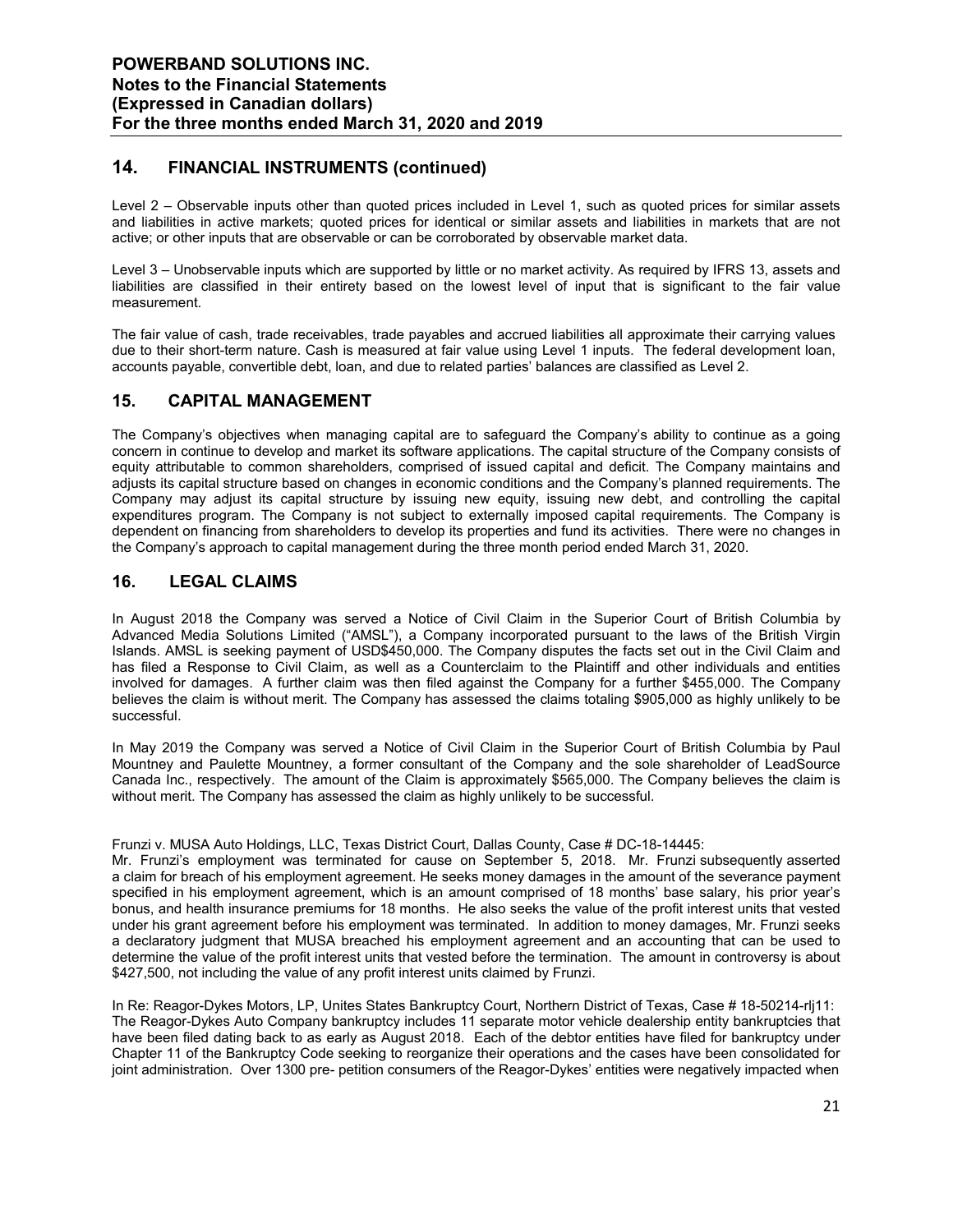### **16. LEGAL CLAIMS – (continued)**

Reagor-Dykes failed to properly transfer titles and register vehicles as contemplated by the applicable consumer contracts. As of today, approximately 700 of these consumer titles still need to be transferred and the consumers cannot obtain the required registrations to operate their vehicles in their respective states until such transfer is complete. MUSA has two remaining lease transactions that have been negatively impacted, for which it has yet to obtain the relevant title or payoff funds. MUSA expects to have all matters related to the Reagor-Dykes Auto Company bankruptcy resolved in 2020.

### **17. LEASES**

IFRS 16 Leases sets out the principles for recognition, measurement, presentation, and disclosure of leases. It eliminates the classification of leases as either operating or finance leases required by IAS 17 and introduces a single lessee accounting model.

The Company leases its office space in Canada, and the office space the USA. On adoption of IFRS 16, the Company recognized lease liabilities. The term of the Canadian leases is for 5 years with an option to renew and the USA lease has a term of 9 years with an option to renew.

Leases are recognized as a right-to-use asset with a corresponding liability at the date at which the leased asset is available for use. Each lease payment is allocated between the liability and the finance cost. The finance cost is charged to the consolidated statements of loss and comprehensive loss over the lease period to produce a constant periodic rate of interest on the remaining balance of the liability for each period. The right-of-use asset is depreciated over the shorter of the asset's useful life and the lease term on a straight-line basis.

Lease payments are discounted using the interest rate implicit in the lease. If that rate cannot be determined, the Company's incremental borrowing rate is used, being the rate that the Company would have to pay to borrow the funds necessary to obtain an asset of similar value in a similar economic environment with similar terms and conditions.

The liability pertaining to the lease of the facilities was measured at the present value of the remaining lease payments, discounted using the Company's incremental borrowing rate of 15% for Canadian leases 5.75% for USA leases and . The associated right-of-use asset was measured at the value of the lease liability plus the estimated cost of restoring the facility. As a result, on March 31, 2020, the Company recognized total lease liabilities of \$4,907,797 and right-of-use assets of \$4,672,677.

| Lease liability                 |                      |    |            |    |            |
|---------------------------------|----------------------|----|------------|----|------------|
|                                 | <b>USA</b><br>Canada |    |            |    | Total      |
| Balance as at December 31, 2019 | \$<br>294,358        | \$ | 4,613,409  | \$ | 4,907,767  |
| Currency translation adjustment |                      |    | 368,650    |    | 368,650    |
| Accrection expense              | (16,622)             |    | (70, 733)  |    | (87, 355)  |
| Balance March 31, 2020          | 277.736              |    | 4.911.326  |    | 5,189,062  |
|                                 |                      |    |            |    |            |
| Less current portion            | 72,457               |    | 379,513    |    | 451,970    |
| Long-term                       | 205,279              | \$ | 4,531,813  | \$ | 4,737,092  |
| Right-of-use-asset              |                      |    |            |    |            |
| Balance as at December 31, 2019 | \$<br>276,406        | \$ | 4,396,271  | \$ | 4,672,677  |
| Currency translation adjustment | \$                   | \$ | 405,847    |    |            |
| Amortization                    | (19, 743)            |    | (165, 590) |    | (185, 333) |
| Balance March 31, 2020          | \$<br>256.663        | \$ | 4.636.528  | \$ | 4.893.191  |

Company's lease liability and the right-of-use assets for the facilities is as follows: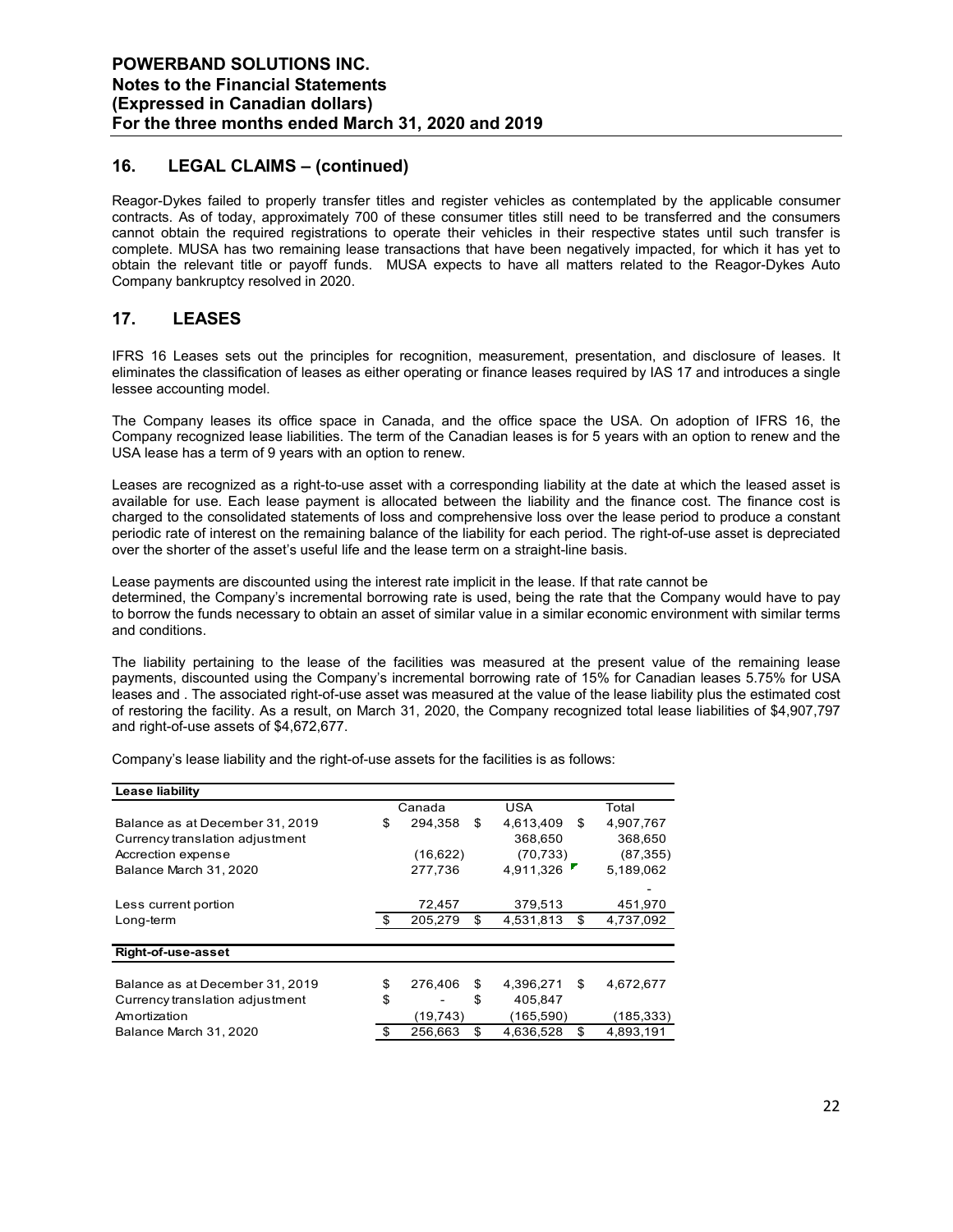### **18. INVENTORY**

Vehicle inventories are recorded at the lower of cost and net realizable value with cost determined on a specific item basis. In determining net realizable value for vehicles, the Company considers recent market data and trends such as loss histories along with the current age of the inventory.

During the quarter, \$200,300 (Nil – 2019) of vehicles were included in Cost of Goods Sold.

### **19. CONVERTIBLE DEBENTURE**

On November 4, 2019, the Company closed on unsecured convertible debentures in the principal amount of one million five hundred thousand dollars (\$1,500,000) (the "Debenture"). The Debenture was advanced in two tranches, the first advance on October 22, 2019 in the amount of one million dollars (\$1,000,000) and the second advance on October 30, 2019 in the amount of five hundred thousand dollars (\$500,000). There were no fees paid to finders in connection with the private placement. The Debenture will mature on October 22, 2020 and bear interest at a rate of 9% per annum. The principal amount of the Debenture is convertible into common shares of the Company ("Common Shares") at the option of the holder. The conversion price on the first advance of \$1,000,000 is \$0.065. The conversion price on the second advance of \$500,000 is \$0.085. At the election of the debenture holder, any accrued and unpaid interest may be converted into Common Shares at a conversion price equal to the Market Price (as such term is defined in the Polices of the TSXV) at the time of such conversion.

|                                                                        | March 31,   | December 31, |
|------------------------------------------------------------------------|-------------|--------------|
|                                                                        | 2020        | 2019         |
| Opening balance                                                        | \$1,387,791 | \$           |
| Undiscounted balance as at October 22, 2019                            |             | 1,500,000    |
| Less: effect of discounting using the incremental borrowing rate as at |             |              |
| the date of initial application at 20%.                                |             | (137,500)    |
| Discounted balance as at October 22, 2019                              | 1,387,791   | 1,362,500    |
| Accretion expense                                                      | 33.570      | 25,291       |
| Balance as end of period                                               | \$1,421,361 | \$1,387,791  |

During the period PowerBand Solutions US Inc., a U.S. based subsidiary of the Company entered into a nonbrokered private placement of unsecured convertible debentures (the "Debentures") in the aggregate principal amount of USD \$10 million with each Debenture having a face value of USD \$10,000. The Debentures are to be closed in tranches with the first tranche of USD \$1.5 million closing during the period. The Debentures mature on March 6, 2023 and bear interest at a rate of 9% per annum, payable monthly in cash. PowerBand US can prepay, on 30 days advance notice, all or any part of the principal and accrued but unpaid interest, at no penalty.

The Debenture holders, at any time during the term, shall have the option to exchange any number of its Debentures into (i) Common Shares of PowerBand US, and (ii) Common Shares of PowerBand's Canadian leasing division, on the basis of one Debenture for each of one Common Share of PowerBand US and one Common Share of PowerBand's Canadian leasing division. Assuming the conversion of all of the Debentures, D&P would hold 9% interest in PowerBand US and a 9% interest in PowerBand's Canadian leasing division.

In connection with the private placement, the Company issued 2,500,000 share purchase warrants, with a fair value of \$180,546, entitling it to acquire common shares of the Company at an exercise price of \$0.30 for a period of 24 months. The warrants were valued using the Black-Scholes option pricing model using the following assumptions:

Share price at grant date: \$0.15 Risk free interest rate: 0.72% Expected life of warrants: 2 years Expected annualized volatility: 123% Expected dividend yield: Black-Scholes value of each warrant: \$0.07

As at March 31, 2020 the balance of the Debentures was \$1,701,964 net of issuance costs.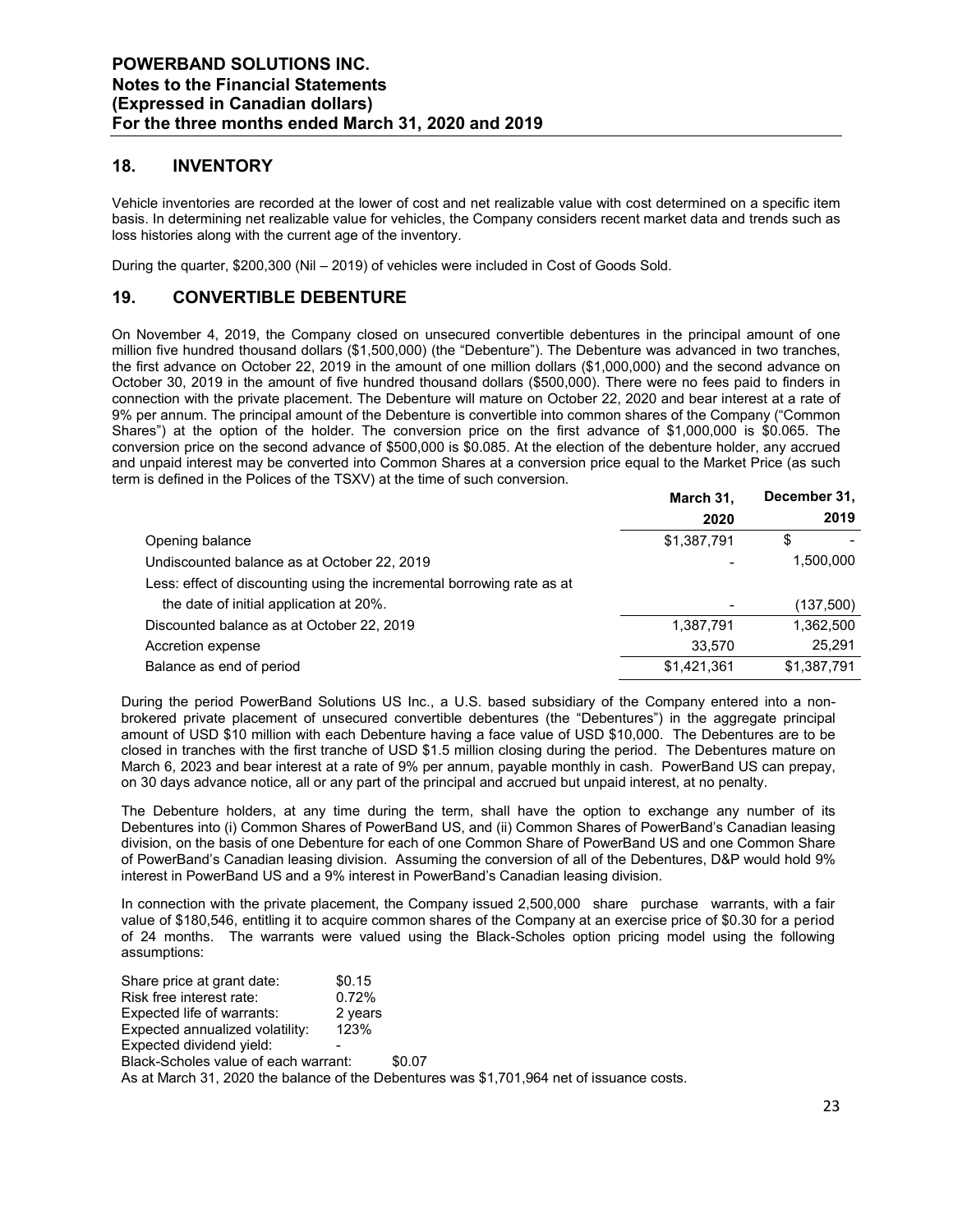### **20. SEGMENTED REPORTING**

Operating segments are components of an entity that engage in business activities from which they earned revenues and incur expenses the operations for which can be clearly distinguished and for which the operating results are regularly reviewed by a chief operating decision maker to make resource allocation decisions and to assess performance. During the three months ended March 31, 2020 the VP of Corporate Development served in the function of the Chief Operating Decision Maker (CODM). The VP of Corporate Development is responsible for allocating resources and assessing the performance of the following segments: Canadian operations and US operations.

Transactions between reportable segments are accounted for in accordance with the accounting policies described in the summary of significant accounting policies.

The companies CODM measures the performance of each operating segment based on operating profit (loss). The segmented information is set out in the following tables:

|                                                                  | Three months ended March 31, 2020 |                          |                 |             |  |         |  |
|------------------------------------------------------------------|-----------------------------------|--------------------------|-----------------|-------------|--|---------|--|
| <b>Revenue</b>                                                   |                                   | Canada                   |                 | USA(1)      |  | Total   |  |
| External revenues                                                |                                   | 218.261                  | - \$            | $14.180$ \$ |  | 232.441 |  |
| Inter-segment revenue                                            |                                   |                          |                 |             |  |         |  |
| <b>Total Revenues</b>                                            |                                   | 218.261                  |                 | 14.180      |  | 232.441 |  |
| $(1)$ $\cdots$ $\cdots$<br>.<br>$\sim$ $\sim$ $\sim$<br>$\cdots$ |                                   | $\overline{\phantom{a}}$ | $\cdot$ $\cdot$ |             |  |         |  |

(1) MUSA Holdings LLC was acquried in July 2019. There were no US revenues in the three month period ended March 31, 2019.

|                                    |               | Three months ended March 31, 2020 |                                    |  |             |  |  |  |
|------------------------------------|---------------|-----------------------------------|------------------------------------|--|-------------|--|--|--|
|                                    | Canada<br>USA |                                   |                                    |  |             |  |  |  |
| Operating loss before other income |               |                                   | $(688, 289)$ \$ $(1, 824, 930)$ \$ |  | (2,513,219) |  |  |  |
| Interest in joint venture          |               | (244.992)                         | $\blacksquare$                     |  | (244, 992)  |  |  |  |
| Net loss for the period            |               | (933.281)                         | (1.824.930)                        |  | (2,758,211) |  |  |  |

|                       | Three months ended March 31, 2020 |                                       |  |           |  |            |  |  |
|-----------------------|-----------------------------------|---------------------------------------|--|-----------|--|------------|--|--|
|                       |                                   | Canada                                |  |           |  | Total      |  |  |
| Segment assets        |                                   | $$3,273,333 \quad $6,624,753 \quad $$ |  |           |  | 9,898,086  |  |  |
| Segmented liabilities |                                   | 3,446,153                             |  | 9.690.572 |  | 13,136,725 |  |  |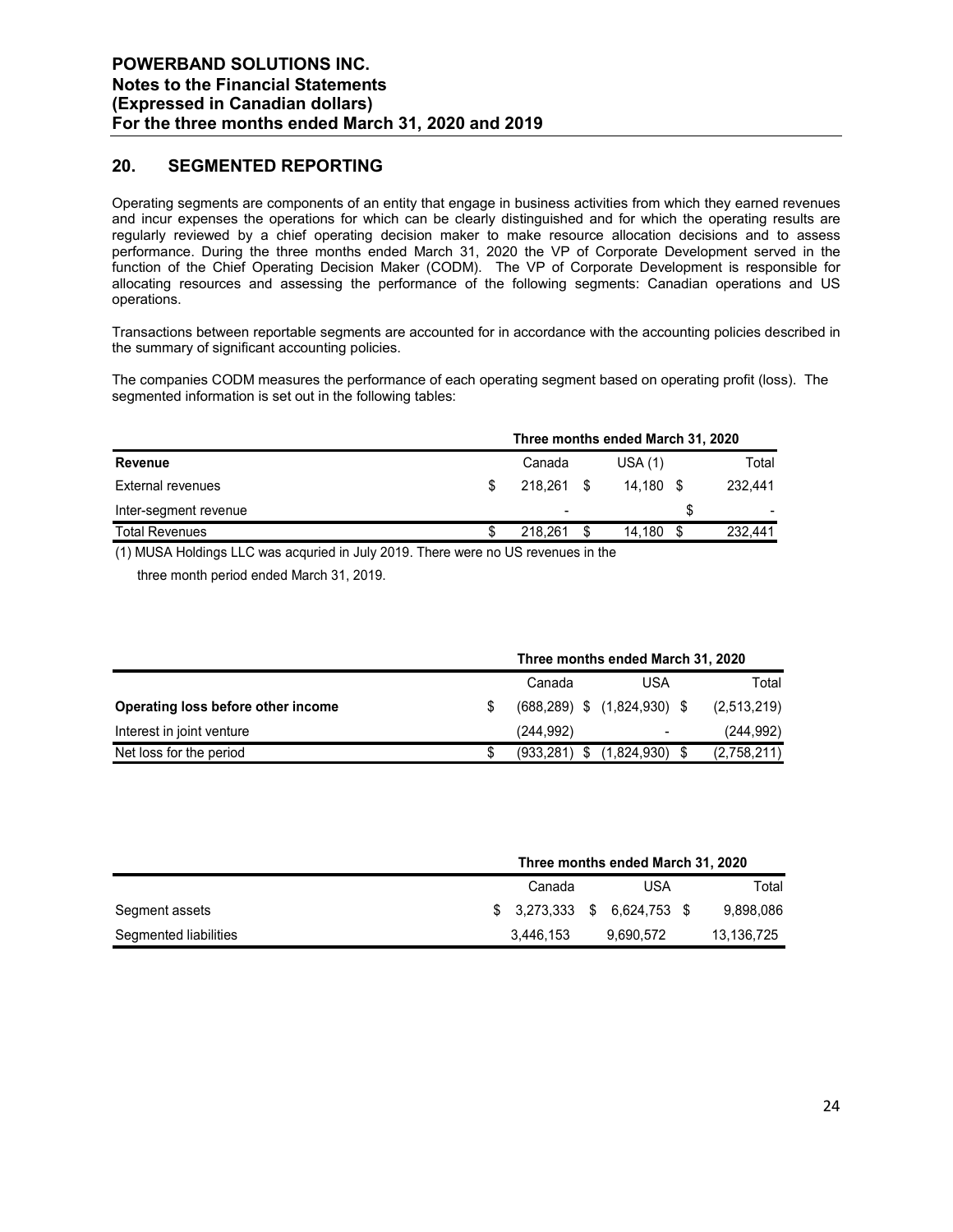### **21. SEGMENTED REPORTING (continued)**

#### **Disaggregation of revenue**

The significant majority of the Company's revenue is from contracts with customers. Space taxes assessed by governmental authorities that are directly imposed on revenue transactions are excluded from revenue. Space in the following table revenue is disaggregated by major lines of goods and services and timing of transfer of goods and services. Space the Company has determined that these categories depict how the nature amount timing and uncertainty of its revenue in cash flows are affected by economic factors. Space the table below also includes a reconciliation of the disaggregated revenue with the Company's reportable segments

|                            |   | Three months ended March 31, 2020 |    |        |      |         |
|----------------------------|---|-----------------------------------|----|--------|------|---------|
|                            |   | Canada                            |    | USA    |      | Total   |
| Vehicle and auction sales  | S | 200.300                           | \$ |        | - \$ | 200,300 |
| Software development sales |   | 400.952                           |    |        |      | 400,952 |
| Lesaed vehicles            |   |                                   |    | 14.180 |      | 14,180  |
|                            |   | 601,252                           |    | 14.180 |      | 615.432 |

### **22. GOODWILL**

Goodwill is recorded at cost less any reduction for impairment. Goodwill is tested for impairment on an annual basis or when evens occur that may indicate impairment. For this purpose, the Company considers both internal and external sources of information on a annual basis. The Company determine the recoverable amount, which is the greater of its value in use and its fair value less costs to sell, using discounted cash flows expected to be derived from the Company's operations and the appropriate discount rate. The projected cash flows are significantly affected by changes in assumptions about expected revenues, cost of sales estimated, and the discount rate. During the quarter ended March 31, 2020 the Company's goodwill was determined to not be impaired.

### **23. COVID-19**

During the three month period ended March 31, 2020 there was a global outbreak of COVID-19 (coronavirus), which has had a significant impact on businesses through the restrictions put in place by the Canadian, provincial and municipal governments regarding travel, business operations and isolation/quarantine orders. At this time, it is unknown the extent of the impact the COVID-19 outbreak may have on the Company as this will depend on future developments that are highly uncertain and that cannot be predicted with confidence. These uncertainties arise from the inability to predict the ultimate geographic spread of the disease, and the duration of the outbreak, including the duration of travel restrictions, business closures or disruptions, and quarantine/isolation measures that are currently, or may be put, in place by Canada and other countries to fight the virus. The Company has had minimal impact on its business from COVID-19